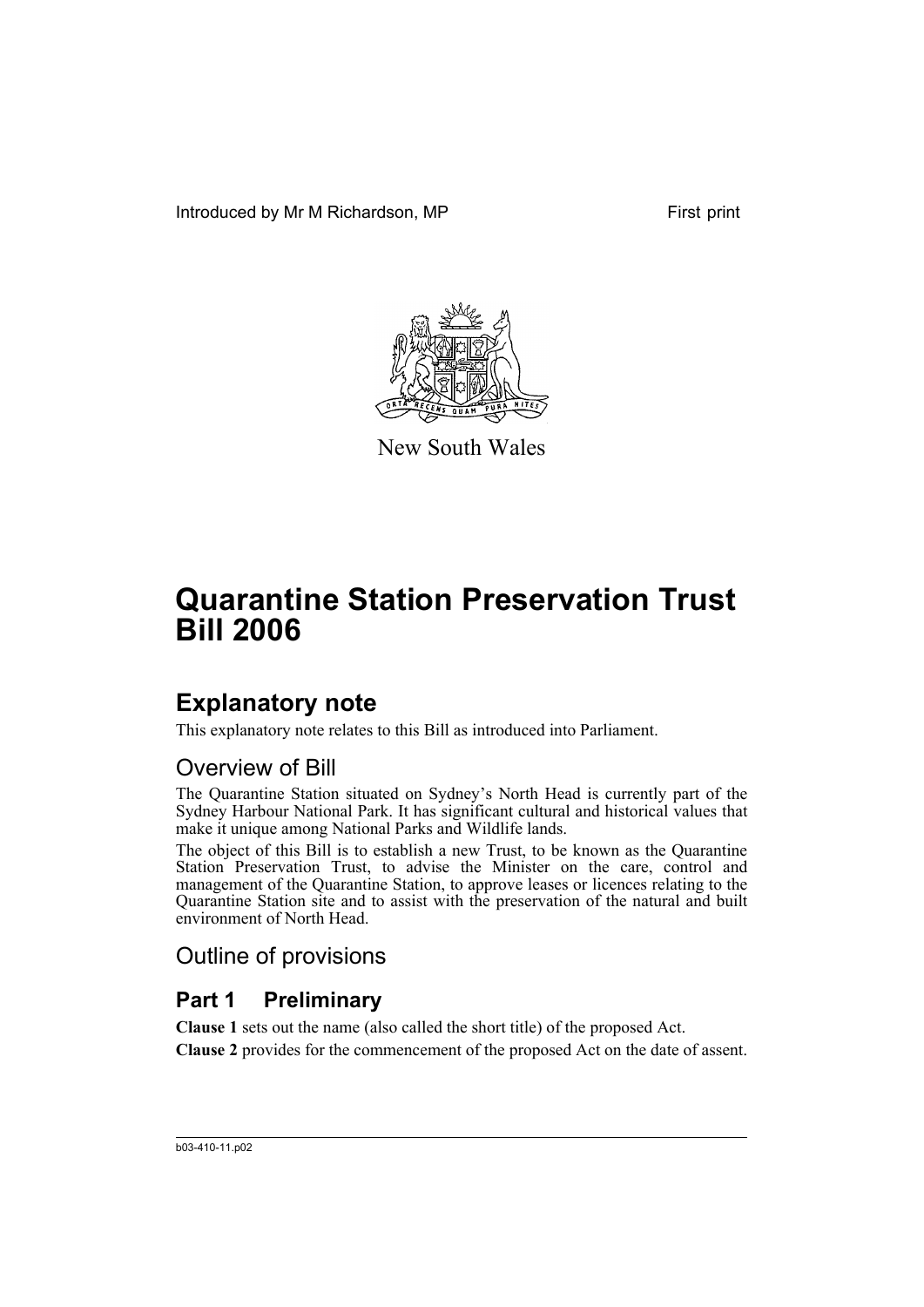Explanatory note

**Clause 3** defines certain words and expressions used in the proposed Act. *Quarantine Station site* is defined to mean the land described in Schedule 1 to the proposed Act.

# **Part 2 The Quarantine Station Preservation Trust**

**Clause 4** constitutes the Quarantine Station Preservation Trust.

**Clause 5** provides for the Trust to consist of specified members appointed by the Minister, and specifies that further provisions dealing with the members and the procedure of the Trust are set out in Schedules 2 and 3.

# **Part 3 Objects and functions of the Trust**

**Clause 6** sets out the objects of the Trust. They include advising the Minister on the care, control and management of the Quarantine Station site as part of the North Head precinct, encouraging the use and enjoyment of the Quarantine Station site by the public by promoting the recreational, historical, scientific, educational and cultural heritage value of that site and ensuring the conservation of the natural and cultural heritage values of the Quarantine Station site and the protection of the environment within that site. They also include supporting the natural and built environment and cultural heritage of the North Head precinct and assisting the Sydney Harbour Federation Trust to develop a concept and final plans for a North Head Sanctuary.

**Clause 7** sets out the functions of the Trust. They include permitting the use of the whole or any part of the Quarantine Station site for activities of a cultural, natural, historical, educational, scientific and recreational nature.

# **Part 4 Limitations on grant of leases and licences relating to Quarantine Station site**

# **Division 1 Application of Part**

**Clause 8** specifies the powers to grant leases and licences under the *National Parks and Wildlife Act 1974* relating to the Quarantine Station site to which the proposed Part applies.

# **Division 2 Procedure**

**Clause 9** requires public notice to be given of the proposed grant of a lease or licence relating to the Quarantine Station site.

**Clause 10** prohibits the Minister from granting a lease or a licence relating to the Quarantine Station site without the prior approval of the Trust.

**Clause 11** requires the Trust to consider certain factors before granting approval to the grant of a lease or licence relating to the Quarantine Station site.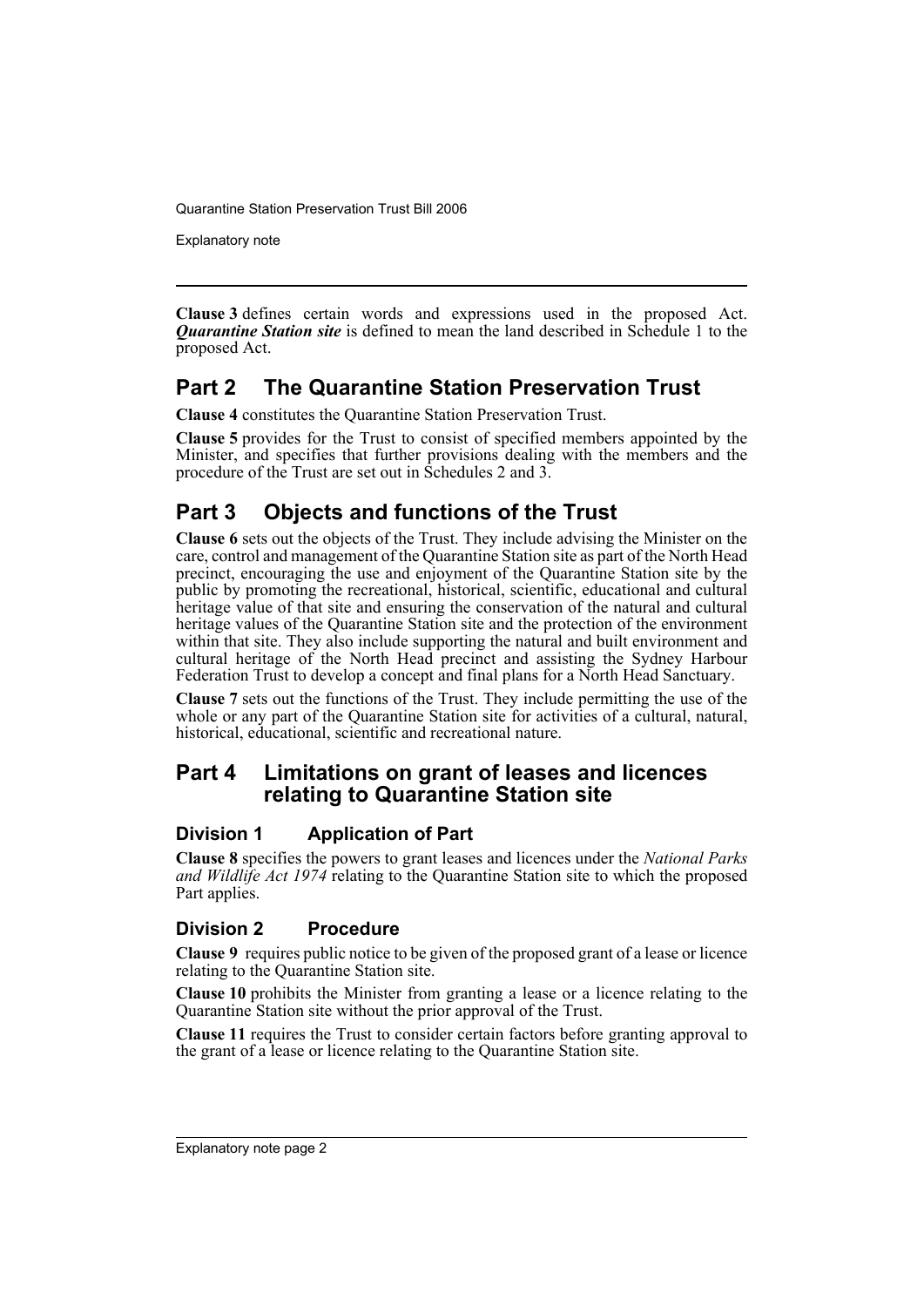Explanatory note

# **Division 3 Restrictions on grant of leases or licences**

**Clause 12** prohibits the Minister from granting a lease or licence relating to the Quarantine Station site unless he or she has had regard to certain factors.

**Clause 13** prohibits the Minister from granting a lease or licence relating to the whole of the Quarantine Station site to one person.

**Clause 14** prohibits the Minister from granting a lease or licence relating to the Quarantine Station site for a term longer than 10 years.

# **Part 5 Administration**

**Clause 15** provides that the financial year of the Trust is the year commencing on 1 July.

**Clause 16** empowers the Trust to establish committees to assist in connection with the exercise of any of its functions.

**Clause 17** provides for the employment of staff.

**Clause 18** empowers the Trust to delegate its functions to a member of the Trust, to a committee of the Trust or to any other officer of the Trust.

# **Part 6 Miscellaneous**

**Clause 19** empowers the Governor to make regulations.

**Clause 20** provides for the making of savings and transitional regulations consequent on the enactment of the proposed Act.

# **Schedule 1 Quarantine Station site**

**Schedule 1** contains a description of the Quarantine Station site.

# **Schedule 2 Provisions relating to the members**

**Schedule 2** makes provision for the members of the Trust.

# **Schedule 3 Provisions relating to the procedure of the Trust**

**Schedule 3** makes provision for the procedure of the Trust.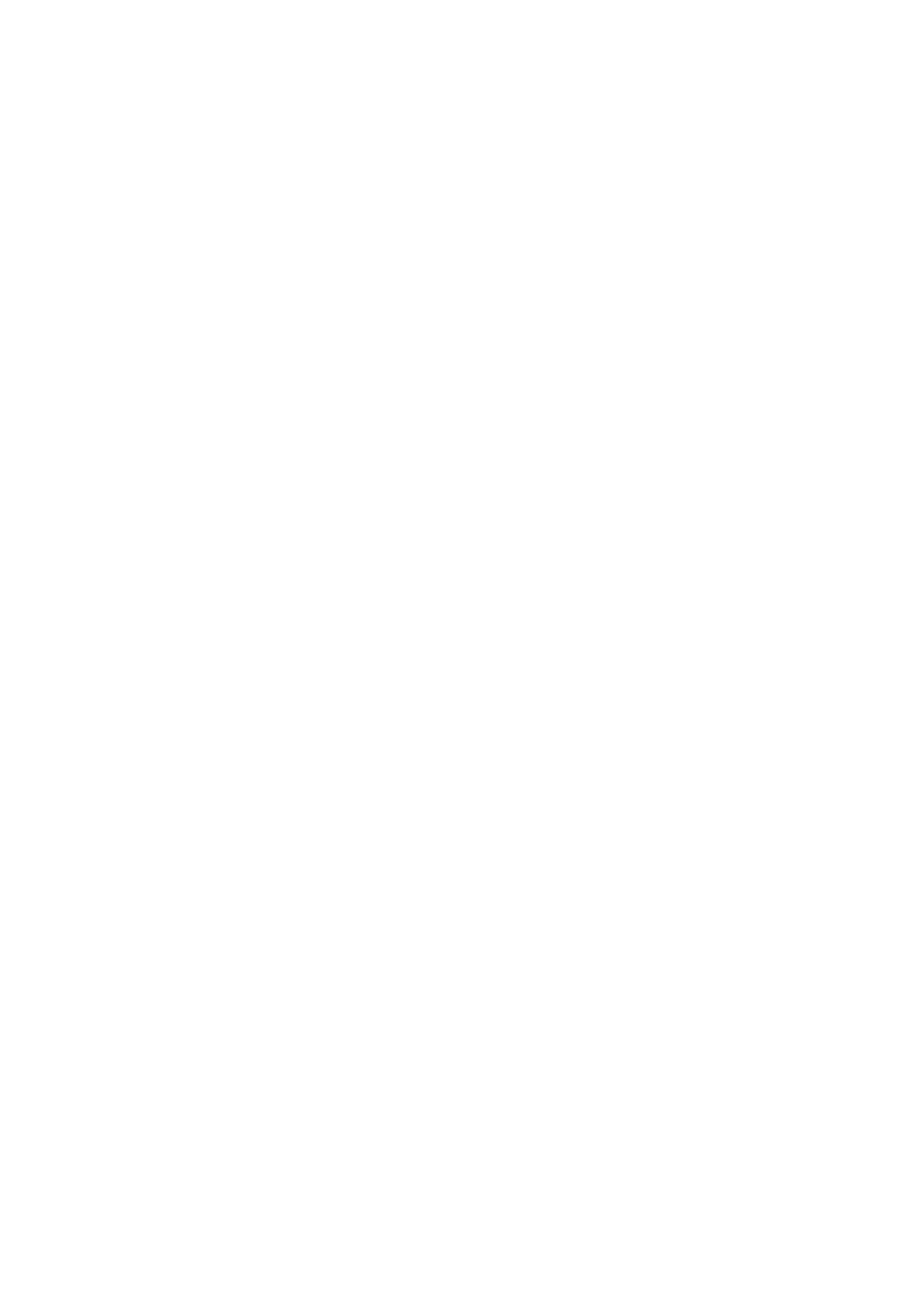Introduced by Mr M Richardson, MP First print



New South Wales

# **Quarantine Station Preservation Trust Bill 2006**

# **Contents**

|        |                                                    | Page |
|--------|----------------------------------------------------|------|
| Part 1 | <b>Preliminary</b>                                 |      |
|        | Name of Act                                        | 2    |
|        | 2<br>Commencement                                  | 2    |
|        | 3<br>Definitions                                   | 2    |
| Part 2 | The Quarantine Station Preservation Trust          |      |
|        | Constitution of the Trust<br>4                     | 3    |
|        | 5<br>Appointment and procedure of members of Trust | 3    |
| Part 3 | Objects and functions of the Trust                 |      |
|        | Objects of the Trust<br>6                          |      |
|        | Functions of the Trust                             |      |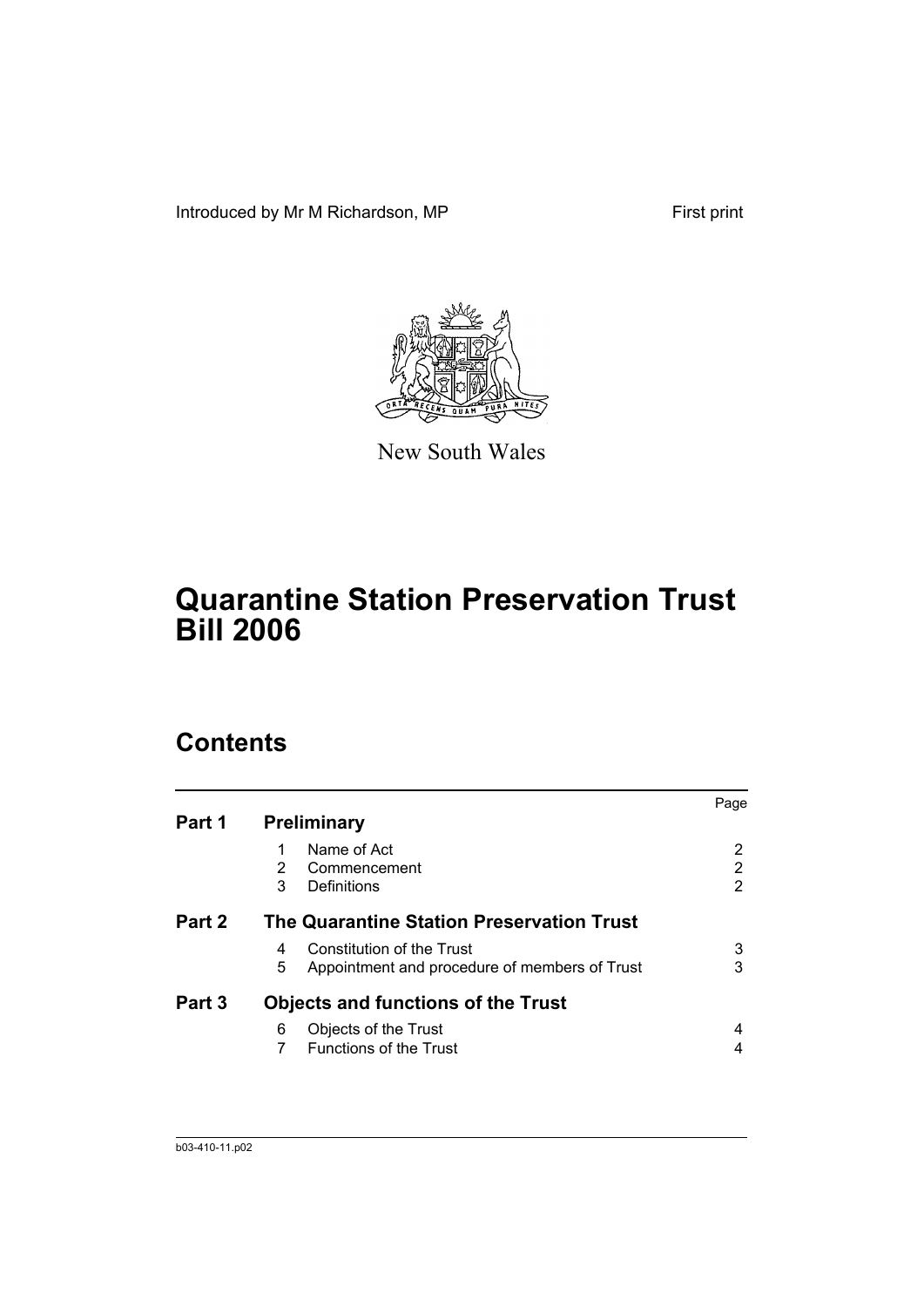**Contents** 

|                                        |                       |                       |                                                                                                                      | Page                              |
|----------------------------------------|-----------------------|-----------------------|----------------------------------------------------------------------------------------------------------------------|-----------------------------------|
| Part 4                                 |                       |                       | Limitations on grant of leases and licences<br>relating to Quarantine Station site                                   |                                   |
|                                        |                       | Division 1            | <b>Application of Part</b>                                                                                           |                                   |
|                                        | 8                     |                       | Application of Part                                                                                                  | 6                                 |
|                                        |                       | <b>Division 2</b>     | <b>Procedure</b>                                                                                                     |                                   |
|                                        | 9                     | licence               | Public notice must be given of proposed grant of lease or                                                            | 6                                 |
|                                        | 10                    | Trust                 | Grant of leases and licences must have prior approval of                                                             | $\overline{7}$                    |
|                                        | 11                    | factors               | Trust must not give approval unless it considers certain                                                             | $\overline{7}$                    |
|                                        |                       | <b>Division 3</b>     | Restrictions on grant of leases or licences                                                                          |                                   |
|                                        | 12 <sup>2</sup><br>13 |                       | Restrictions on leases or licences that may be granted<br>Minister cannot lease or licence all of Quarantine Station | 8                                 |
|                                        | 14                    | years or more         | site to one person<br>Minister cannot grant leases or licences with term of 10                                       | 9<br>9                            |
| Part 5                                 |                       | <b>Administration</b> |                                                                                                                      |                                   |
|                                        | 15<br>16<br>17<br>18  | Committees            | Financial year of the Trust<br>Staff of the Trust<br>Delegation by the Trust                                         | 10<br>10<br>10 <sup>1</sup><br>10 |
| Part 6                                 |                       | <b>Miscellaneous</b>  |                                                                                                                      |                                   |
|                                        | 19<br>20              | Regulations           | Savings and transitional regulations                                                                                 | 11<br>11                          |
| <b>Schedule 1</b><br><b>Schedule 2</b> |                       |                       | <b>Quarantine Station site</b><br>Provisions relating to the members                                                 | $12 \overline{ }$<br>13           |
| <b>Schedule 3</b>                      |                       | Trust                 | Provisions relating to the procedure of the                                                                          | 17                                |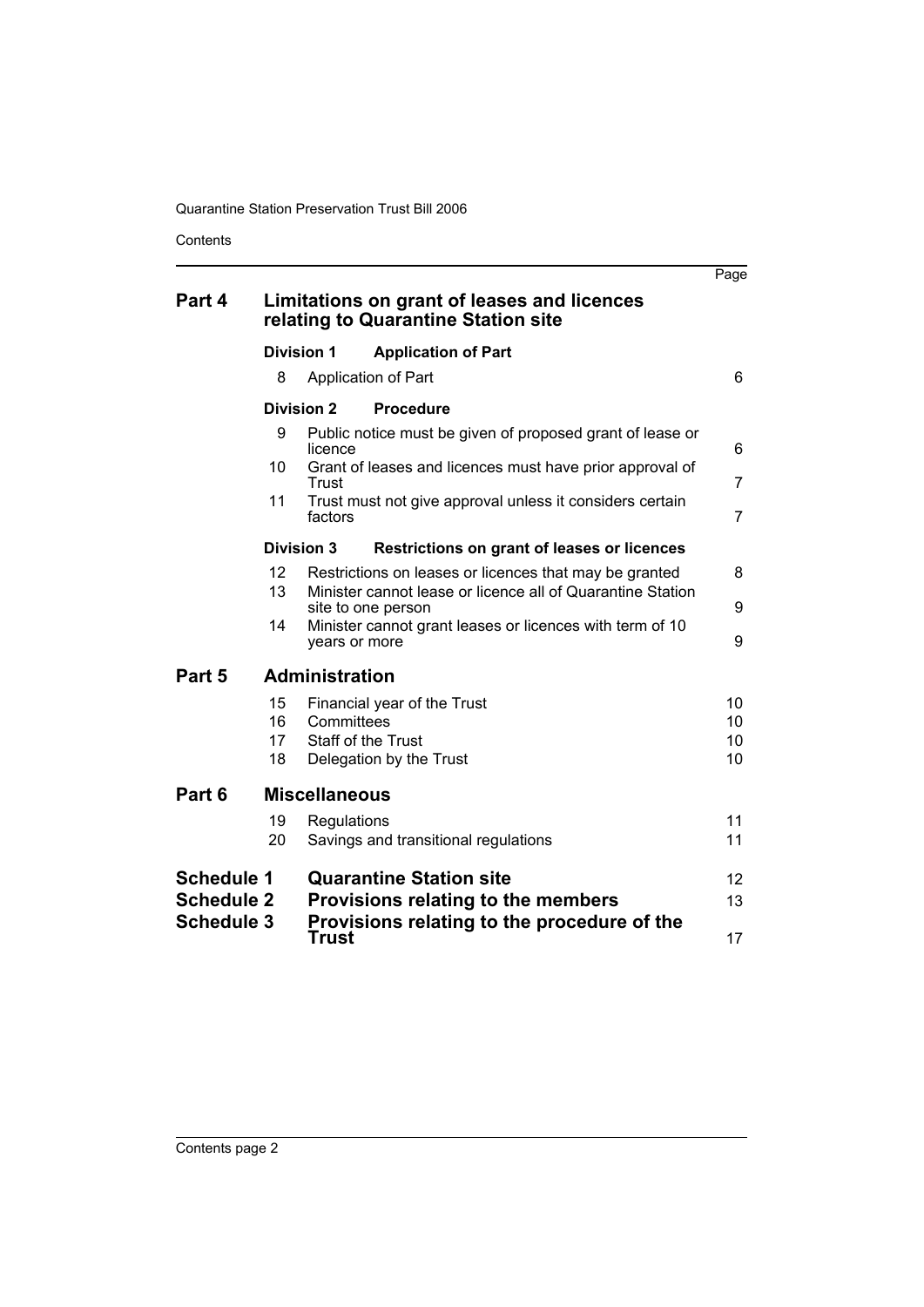

New South Wales

# **Quarantine Station Preservation Trust Bill 2006**

No , 2006

# **A Bill for**

An Act to preserve, protect and manage the Quarantine Station at Sydney's North Head; to constitute the Quarantine Station Preservation Trust and define its functions; and for other purposes.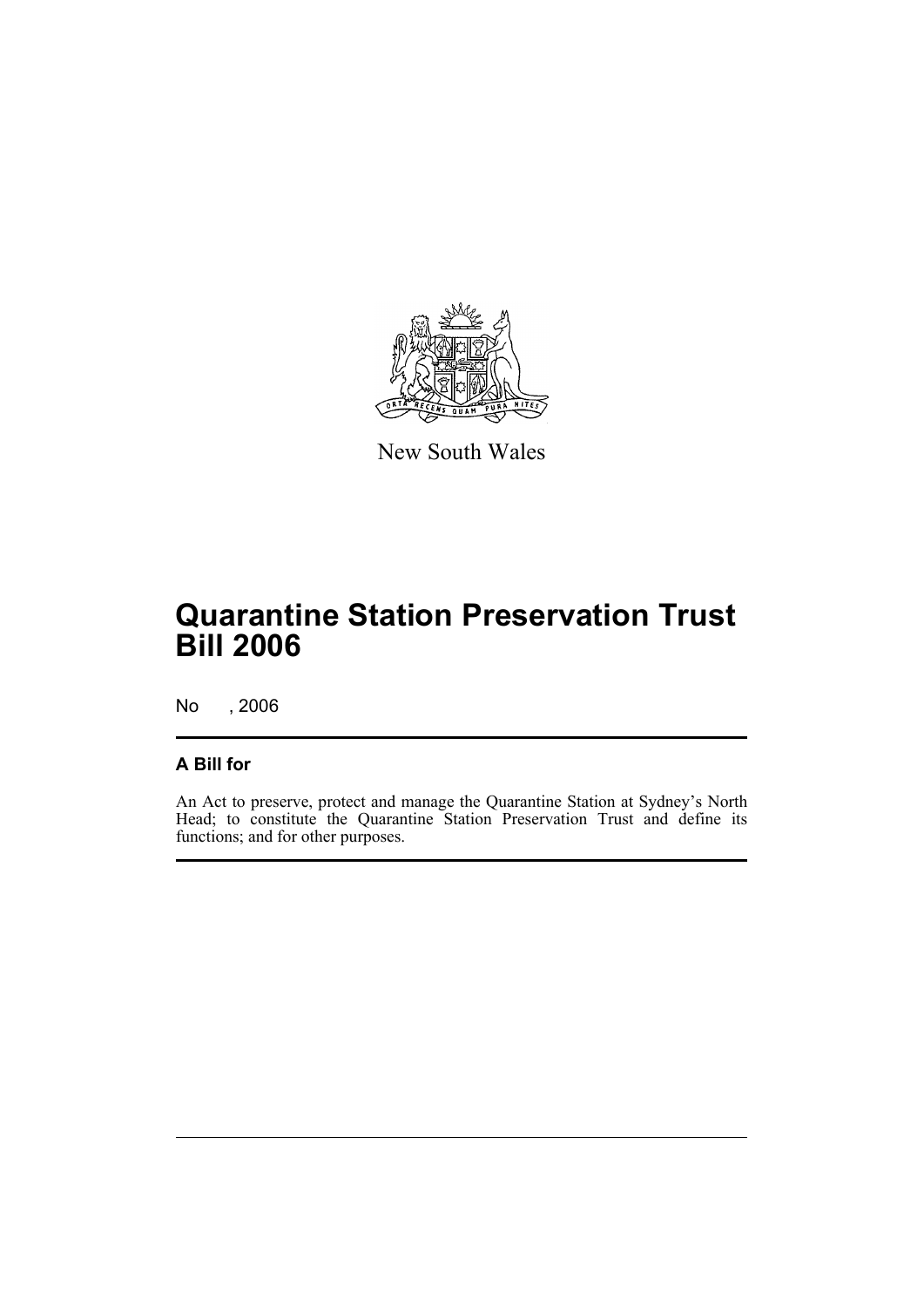Part 1 Preliminary

<span id="page-7-3"></span><span id="page-7-2"></span><span id="page-7-1"></span><span id="page-7-0"></span>

|              | The Legislature of New South Wales enacts: |                                                                                              |                |
|--------------|--------------------------------------------|----------------------------------------------------------------------------------------------|----------------|
|              | Part 1                                     | <b>Preliminary</b>                                                                           | $\overline{2}$ |
| 1            |                                            | <b>Name of Act</b>                                                                           |                |
|              |                                            | This Act is the Quarantine Station Preservation Trust Act 2006.                              | 4              |
| $\mathbf{2}$ |                                            | Commencement                                                                                 | 5              |
|              |                                            | This Act commences on the date of assent to this Act.                                        | 6              |
| 3            |                                            | <b>Definitions</b>                                                                           | 7              |
|              | (1)                                        | In this Act:                                                                                 | 8              |
|              |                                            | <i>exercise</i> a function includes perform a duty.                                          | 9              |
|              |                                            | <i>function</i> includes a power, authority or duty.                                         | 10             |
|              |                                            | <i>member</i> means a member of the Trust.                                                   | 11             |
|              |                                            | <b>North Head precinct</b> means the land coloured beige or identified as                    | 12             |
|              |                                            | Harbour Trust land on the map presented to the Speaker of the                                | 13             |
|              |                                            | Legislative Assembly (by or on behalf of the Member of the Assembly                          | 14             |
|              |                                            | who introduced the Bill for this Act) when the Bill was introduced into                      | 15             |
|              |                                            | the Assembly.                                                                                | 16             |
|              |                                            | <b>Quarantine Station site</b> means the land for the time being described in<br>Schedule 1. | 17<br>18       |
|              |                                            |                                                                                              |                |
|              |                                            | <b>Trust</b> means the Quarantine Station Preservation Trust constituted by<br>this Act.     | 19<br>20       |
|              | (2)                                        | Notes included in this Act are explanatory notes and do not form part of<br>this Act.        | 21<br>22       |
|              |                                            |                                                                                              |                |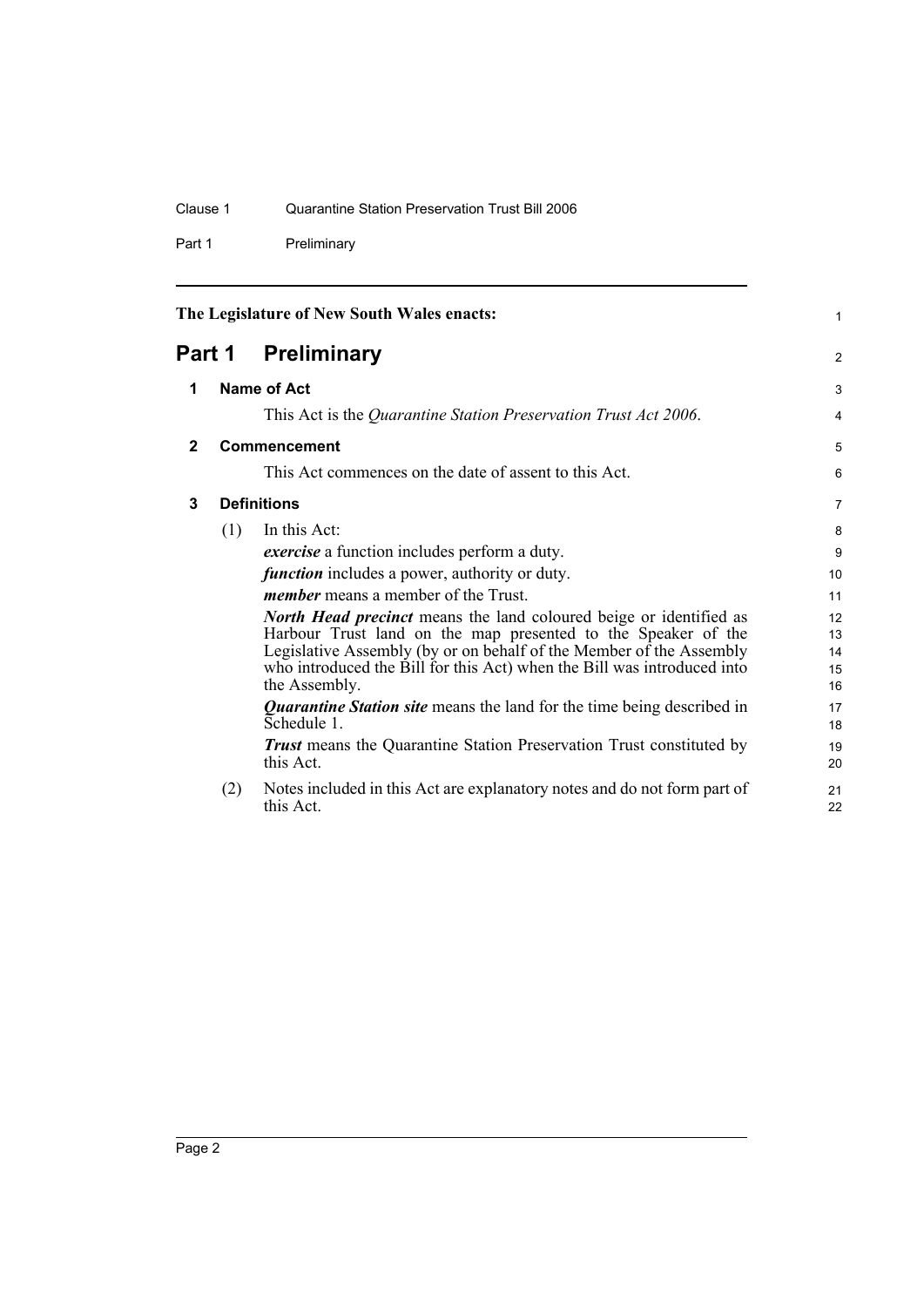| Quarantine Station Preservation Trust Bill 2006 | Clause 4 |
|-------------------------------------------------|----------|
| The Quarantine Station Preservation Trust       | Part 2   |

<span id="page-8-2"></span><span id="page-8-1"></span><span id="page-8-0"></span>

| Part 2 |     | <b>The Quarantine Station Preservation Trust</b>                                                                                                                                | 1                   |
|--------|-----|---------------------------------------------------------------------------------------------------------------------------------------------------------------------------------|---------------------|
| 4      |     | <b>Constitution of the Trust</b>                                                                                                                                                | $\overline{c}$      |
|        | (1) | There is constituted by this Act a corporation under the corporate name<br>of the "Quarantine Station Preservation Trust".                                                      | 3<br>4              |
|        | (2) | The Trust:                                                                                                                                                                      | 5                   |
|        |     | has and may exercise the functions conferred or imposed on it by<br>(a)<br>or under this or any other Act, and                                                                  | 6<br>$\overline{7}$ |
|        |     | is, in the exercise of its functions, subject to the control and<br>(b)<br>direction of the Minister.                                                                           | 8<br>9              |
| 5      |     | Appointment and procedure of members of Trust                                                                                                                                   | 10                  |
|        | (1) | The Trust consists of the following 7 members appointed by the<br>Minister:                                                                                                     | 11<br>12            |
|        |     | one member chosen by the Minister as having expertise in the<br>(a)<br>restoration and conservation of historic buildings,                                                      | 13<br>14            |
|        |     | one member nominated by the National Trust of Australia (New<br>(b)<br>South Wales),                                                                                            | 15<br>16            |
|        |     | one member nominated by the Director-General of the<br>(c)<br>Department of Environment and Conservation,                                                                       | 17<br>18            |
|        |     | one member nominated jointly by the local Aboriginal<br>(d)<br>community in the Manly, Warringah and Pittwater local<br>government areas and the local Aboriginal land council, | 19<br>20<br>21      |
|        |     | one member nominated by the National Parks Association of<br>(e)<br>NSW Incorporated,                                                                                           | 22<br>23            |
|        |     | (f)<br>one member nominated by Manly Council (the council for the<br>local government area in which the Quarantine Station site is<br>situated).                                | 24<br>25<br>26      |
|        |     | one member nominated by the Commonwealth Minister for<br>(g)<br>Environment and Heritage.                                                                                       | 27<br>28            |
|        | (2) | The constitution of the Trust is not affected by the failure of a person or<br>body to make a nomination under subsection (1).                                                  | 29<br>30            |
|        | (3) | Schedule 2 has effect with respect to the members.                                                                                                                              | 31                  |
|        | (4) | Schedule 3 has effect with respect to the procedure of the Trust.                                                                                                               | 32                  |
|        |     |                                                                                                                                                                                 |                     |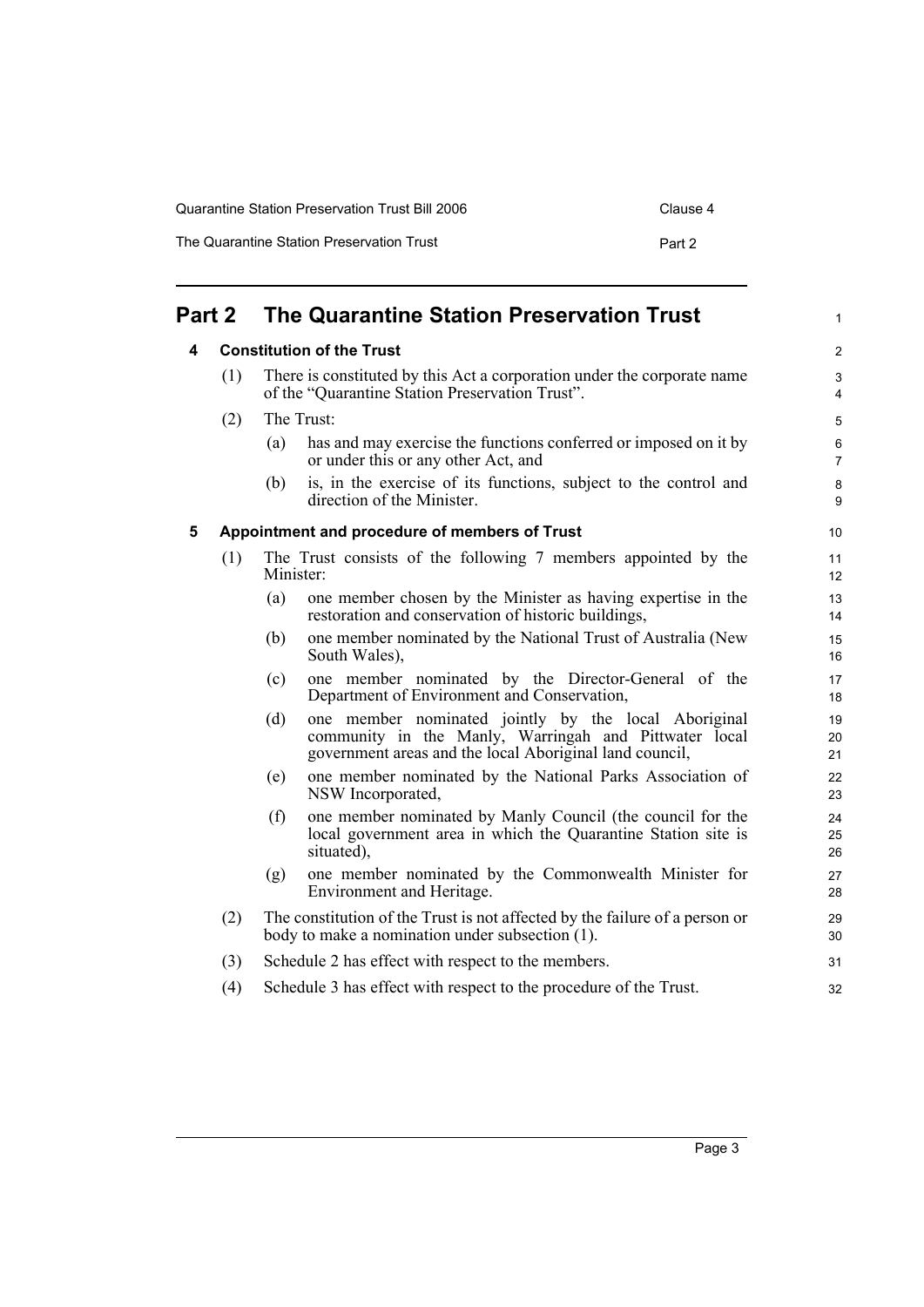Part 3 Objects and functions of the Trust

# <span id="page-9-1"></span><span id="page-9-0"></span>**Part 3 Objects and functions of the Trust**

## **6 Objects of the Trust**

The objects of the Trust are:

- (a) to advise the Minister on the care, control and management of the Quarantine Station site as part of the North Head precinct, and
- (b) to encourage the use and enjoyment of the Quarantine Station site by the public by promoting the recreational, historical, scientific, educational and cultural heritage value of that site, and
- (c) to ensure the conservation of the natural and cultural heritage values of the Quarantine Station site and the protection of the environment within that site, and
- (d) to support the natural and built environment and cultural heritage of North Head precinct, and
- (e) to assist the Sydney Harbour Federation Trust to develop a concept and final plans for a North Head Sanctuary, and
- (f) any other objects, consistent with the functions of the Trust, in relation to the Quarantine Station site, that the Trust considers appropriate.

# <span id="page-9-2"></span>**7 Functions of the Trust**

- (1) The Trust may:
	- (a) permit the use of the whole or any part of the Quarantine Station site for activities of a cultural, natural, historical, educational, scientific and recreational nature, and
	- (b) in relation to the provision of food and other refreshments in connection with the Quarantine Station site:
		- (i) apply for, hold or dispose of any relevant licence, permit or other authority for the purpose of the provision of food and other refreshments in connection with the Quarantine Station site, or
		- (ii) permit the provision of food and other refreshments, or
		- (iii) authorise another person to apply for any relevant licence, permit or other authority for the purpose of the provision of food and other refreshments in connection with the Quarantine Station site, and
	- (c) approve and promote exhibits, lectures, films, publications and other types of educational instruction relating to the Quarantine Station site, and

1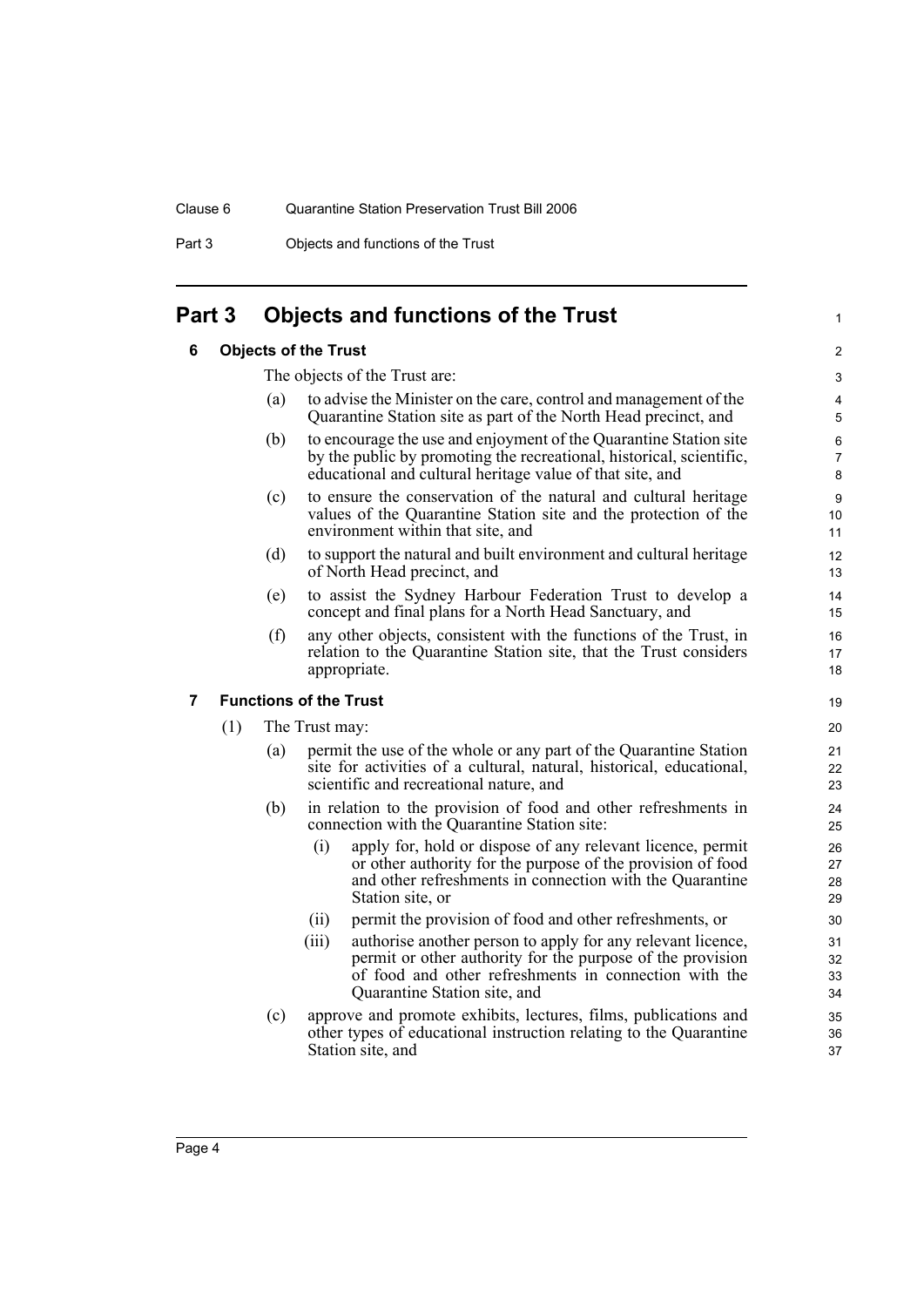Quarantine Station Preservation Trust Bill 2006 Clause 7

Objects and functions of the Trust **Part 3** Part 3

|     | (d)                                                                                                                                                                       | disseminate scientific, cultural and historical information<br>concerning the Quarantine Station site to the public and<br>educational, scientific, cultural and historical institutions,<br>whether within or outside the State, and | 1<br>$\overline{c}$<br>3<br>4 |
|-----|---------------------------------------------------------------------------------------------------------------------------------------------------------------------------|---------------------------------------------------------------------------------------------------------------------------------------------------------------------------------------------------------------------------------------|-------------------------------|
|     | (e)                                                                                                                                                                       | approve arrangements for the maintenance and preservation of<br>the Quarantine Station site, and                                                                                                                                      | 5<br>$6\phantom{1}6$          |
|     | (f)                                                                                                                                                                       | approve any leases or licences of the whole or part of the<br>Quarantine Station site, and grants of easements through, on or in<br>the Quarantine Station site, consented to by the Minister, and                                    | $\overline{7}$<br>8<br>9      |
|     | (g)                                                                                                                                                                       | approve a plan of management for the Quarantine Station site<br>under Part 5 of the National Parks and Wildlife Act 1974, and                                                                                                         | 10<br>11                      |
|     | (h)                                                                                                                                                                       | approve any modifications to the significant heritage fabric of the<br>Quarantine Station site, and                                                                                                                                   | 12<br>13                      |
|     | (i)                                                                                                                                                                       | promote the preservation of the Quarantine Station within the<br>overall context of the North Head precinct and a future North<br>Head Sanctuary.                                                                                     | 14<br>15<br>16                |
| (2) |                                                                                                                                                                           | Subject to this Act and the regulations, the Trust has the control and<br>management of all property of the Trust.                                                                                                                    | 17<br>18                      |
| (3) | The Trust may, and when requested by the Minister must, make reports<br>and recommendations to the Minister with respect to the Trust and the<br>Quarantine Station site. |                                                                                                                                                                                                                                       |                               |
| (4) | objects.                                                                                                                                                                  | The Trust has and may exercise such functions, in addition to those<br>specified in this section, as are reasonably necessary to achieve its                                                                                          | 22<br>23<br>24                |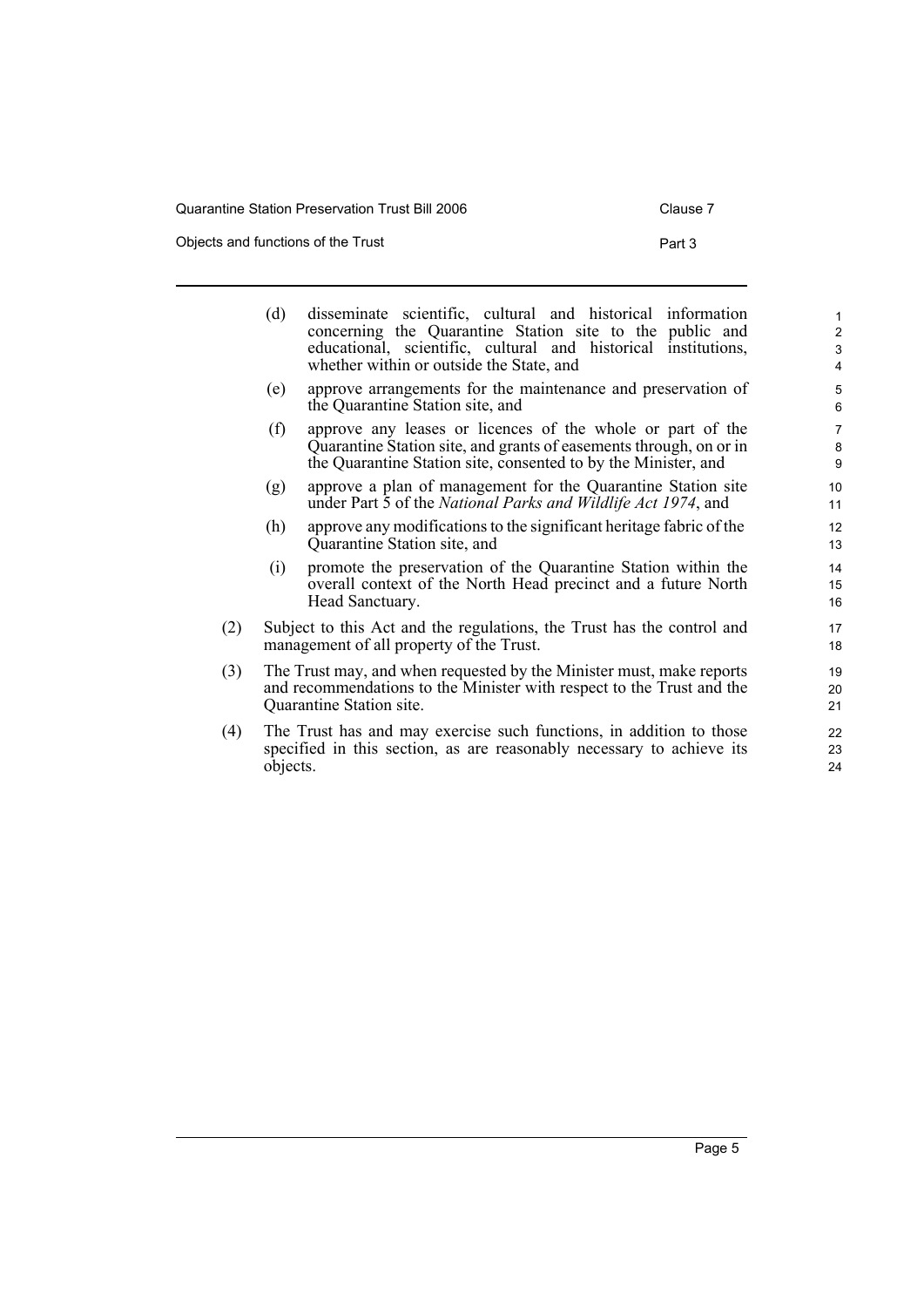| Part 4 | Limitations on grant of leases and licences relating to Quarantine Station |
|--------|----------------------------------------------------------------------------|
|        | site                                                                       |

# <span id="page-11-0"></span>**Part 4 Limitations on grant of leases and licences relating to Quarantine Station site**

# <span id="page-11-2"></span><span id="page-11-1"></span>**Division 1 Application of Part**

## **8 Application of Part**

- (1) This Part applies to and in respect of the exercise by the Minister of the following powers under the *National Parks and Wildlife Act 1974*:
	- (a) the power under section 151 (1) (a)–(e) to grant a lease of land within the Quarantine Station site,

1  $\mathfrak{p}$ 

3

22

- (b) the power under section 151 (1) (f) to grant a licence to occupy or use land within the Quarantine Station site,
- (c) the power under section 151B (2) to grant a lease of land within the Quarantine Station site to enable the adaptive reuse of an existing building or structure on the land for any purpose specified in section 151B (12),
- (d) the power under section  $151B(3)$  to grant a licence to occupy and use land within the Quarantine Station site, and any existing building or structure on the Quarantine Station site, for any purpose.
- (2) In the event of any inconsistency between this Part and the *National Parks and Wildlife Act 1974*, this Part prevails to the extent of the inconsistency.

# <span id="page-11-4"></span><span id="page-11-3"></span>**Division 2 Procedure**

## **9 Public notice must be given of proposed grant of lease or licence**

- (1) The Minister must not exercise any power to which this Part applies unless the Minister has:
	- (a) caused notice of the proposal to grant the lease or licence, and a summary of the main terms of the lease or licence, to be published in at least one Sydney metropolitan newspaper and one local newspaper circulating in the locality of the Quarantine Station site, and
	- (b) in that notice, invited public comments on the proposed lease or licence within a time specified in the notice, being not less than 30 days after the publication of the notice, and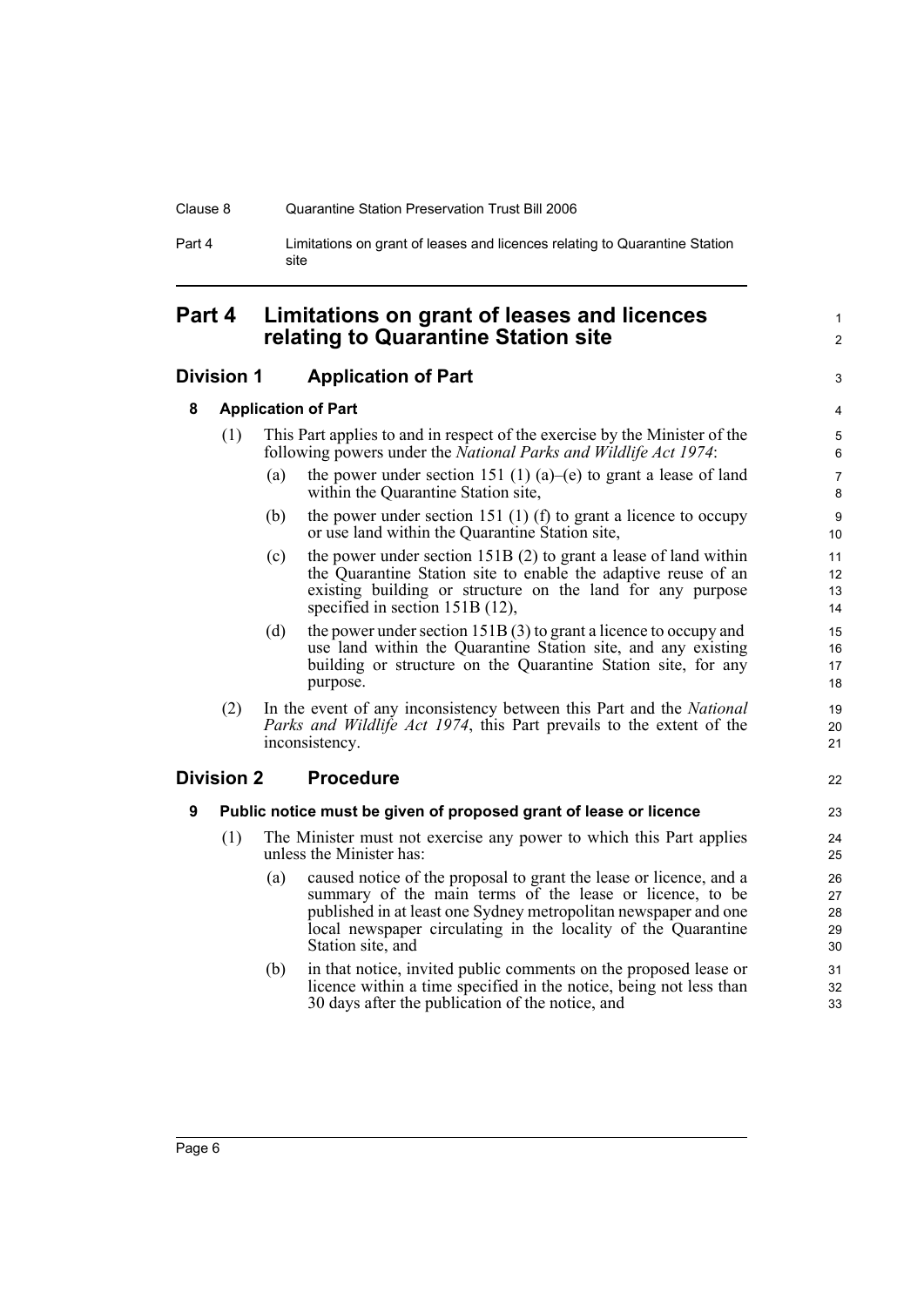Quarantine Station Preservation Trust Bill 2006 Clause 10

Limitations on grant of leases and licences relating to Quarantine Station Part 4 site

- (c) had regard to any written comments received in response to the notices within 30 days after the date of the publication of the notices (if they were both published on the same day) or after the publication of the later of the two notices (if published on different days), and
- (d) forwarded to the Trust any written comments received in response to the notice within 30 days after the date of the last publication, and
- (e) published, in at least one Sydney metropolitan newspaper, and one newspaper circulating in the locality of the Quarantine Station site, the Minister's reasons for his or her decision to grant the lease or licence.
- (2) If the Minister exercises a power to which this Part applies in breach of this section, the lease or licence granted by the Minister in the exercise of that power is void.

#### <span id="page-12-0"></span>**10 Grant of leases and licences must have prior approval of Trust**

- (1) The Minister must not exercise any power to which this Part applies unless the Minister has first obtained the written approval of the Trust to the exercise of that power.
- (2) If the Minister exercises a power to which this Part applies in breach of this section, the lease or licence granted by the Minister in the exercise of that power is void.

## <span id="page-12-1"></span>**11 Trust must not give approval unless it considers certain factors**

- (1) The Trust must not give approval to the exercise by the Minister of any power to which this Part applies unless the Trust has had regard to:
	- (a) any written comments received by the Minister in response to the Minister's notice that were forwarded to the Trust, and
	- (b) any written comments received directly by the Trust in response to the Minister's notice, and
	- (c) the impact of the proposal on open space at the Quarantine Station site, the floor area of buildings on the site and the significant heritage fabric of the Quarantine Station site.
- (2) The Trust must not give approval to the exercise by the Minister of any power to which this Part applies if the Trust forms the opinion that the grant of the relevant lease or licence will result in:
	- (a) less open space at the Quarantine Station site than existed immediately before the commencement of this Act, or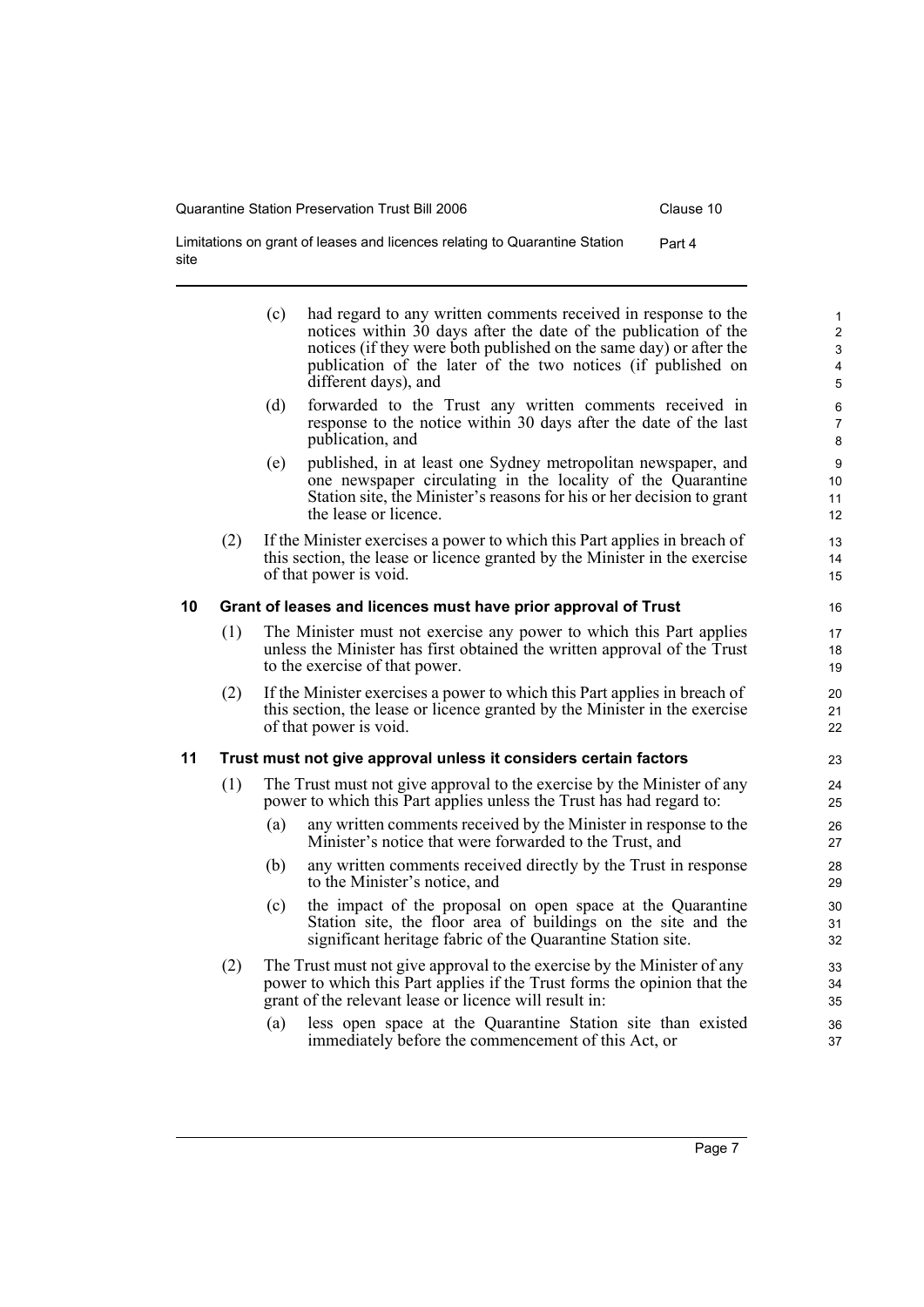#### Clause 12 Quarantine Station Preservation Trust Bill 2006

Part 4 Limitations on grant of leases and licences relating to Quarantine Station site

<span id="page-13-1"></span><span id="page-13-0"></span>

|    |                   | (b)<br>an increase in the total floor area of all buildings that existed at<br>Station site<br>immediately before<br>the<br>Quarantine<br>the<br>commencement of this Act, or                                                                                                                           | $\mathbf{1}$<br>$\overline{2}$<br>$\mathsf 3$ |
|----|-------------------|---------------------------------------------------------------------------------------------------------------------------------------------------------------------------------------------------------------------------------------------------------------------------------------------------------|-----------------------------------------------|
|    |                   | an adverse impact on the significant heritage fabric of the<br>(c)<br>Quarantine Station site.                                                                                                                                                                                                          | $\overline{4}$<br>$\overline{5}$              |
|    | (3)               | If the Trust exercises the power to give approval under this section in<br>breach of this section, the lease or licence granted by the Minister the<br>subject of that approval is void.                                                                                                                | 6<br>$\overline{7}$<br>8                      |
|    | (4)               | Subsections $(1)$ and $(2)$ are not intended to limit the factors that the Trust<br>may take into consideration when determining whether or not to give<br>approval.                                                                                                                                    | $\boldsymbol{9}$<br>10<br>11                  |
|    | <b>Division 3</b> | <b>Restrictions on grant of leases or licences</b>                                                                                                                                                                                                                                                      | 12                                            |
| 12 |                   | Restrictions on leases or licences that may be granted                                                                                                                                                                                                                                                  | 13                                            |
|    | (1)               | The Minister must not exercise any power to which this Part applies<br>unless the Minister has had regard to the impact of the proposal on open<br>space at the Quarantine Station site, the floor area of buildings on the<br>site and the significant heritage fabric of the Quarantine Station site. | 14<br>15<br>16<br>17                          |
|    | (2)               | The Minister must not exercise any power to which this Part applies if<br>the Minister forms the opinion that the grant of the relevant lease or<br>licence will result in:                                                                                                                             | 18<br>19<br>20                                |
|    |                   | less open space at the Quarantine Station site than existed<br>(a)<br>immediately before the commencement of this Act, or                                                                                                                                                                               | 21<br>22                                      |
|    |                   | an increase in the total floor area of all buildings that existed at<br>(b)<br>Station<br>site<br>immediately before<br>the<br>Quarantine<br>the<br>commencement of this Act, or                                                                                                                        | 23<br>24<br>25                                |
|    |                   | an adverse impact on the significant heritage fabric of the<br>(c)<br>Quarantine Station site.                                                                                                                                                                                                          | 26<br>27                                      |
|    | (3)               | If the Minister exercises a power to which this Part applies in breach of<br>this section, the lease or licence granted by the Minister in the exercise<br>of that power is void.                                                                                                                       | 28<br>29<br>30                                |
|    | (4)               | Subsections (1) and (2) are not intended to limit the factors that the<br>Minister may take into consideration when determining whether or not<br>to exercise his or her power.                                                                                                                         | 31<br>32<br>33                                |
|    |                   |                                                                                                                                                                                                                                                                                                         |                                               |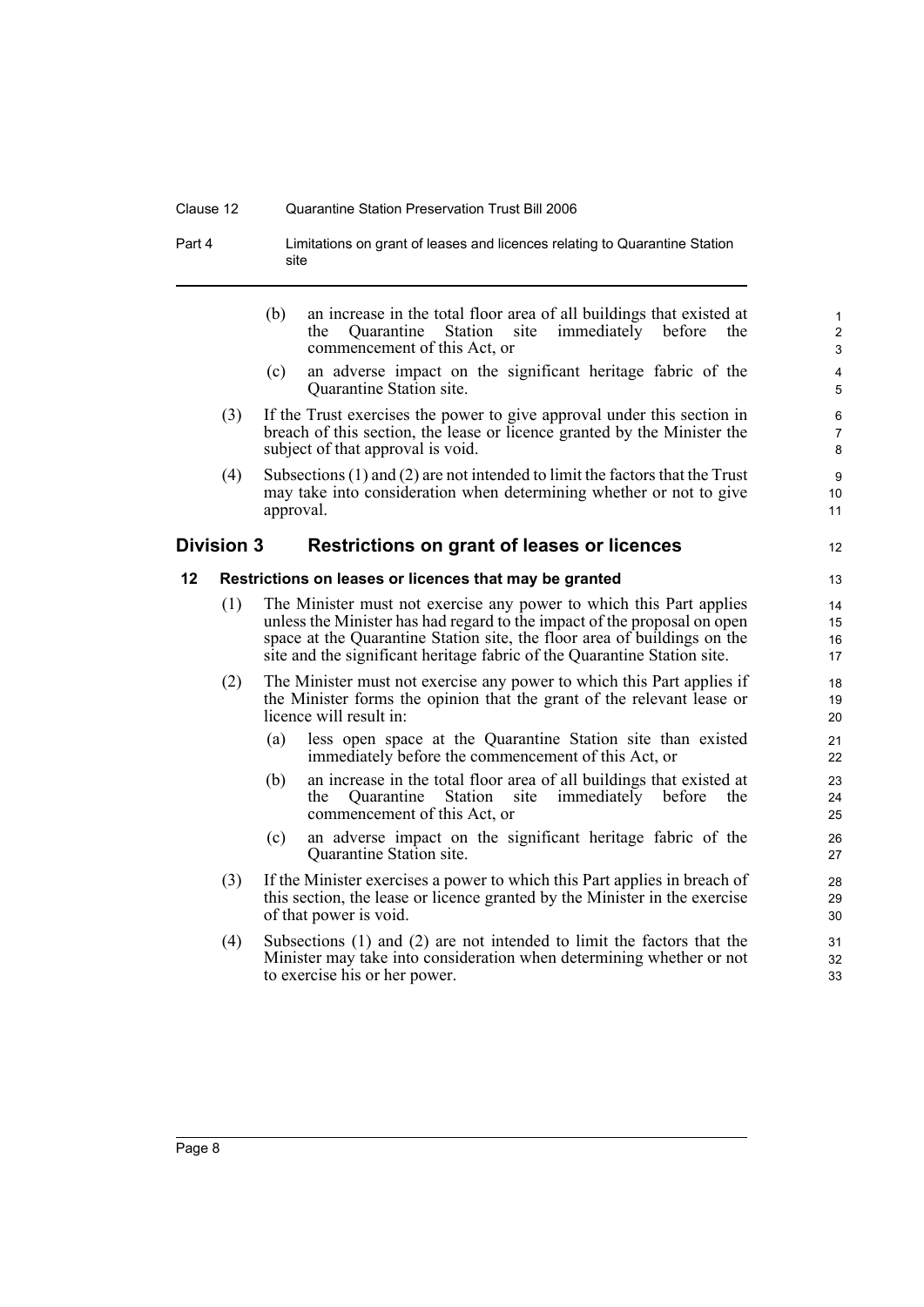Limitations on grant of leases and licences relating to Quarantine Station Part 4 site

#### <span id="page-14-0"></span>**13 Minister cannot lease or licence all of Quarantine Station site to one person**

- (1) Despite Part 12 of the *National Parks and Wildlife Act 1974*, the Minister must not:
	- (a) grant a lease of all of the land within the Quarantine Station site to one person or one unincorporated group of persons, or
	- (b) grant a licence to occupy or use all of the land within the Quarantine Station site to one person or one unincorporated group of persons, or
	- (c) grant a lease of all land within the Quarantine Station site to enable the adaptive reuse of an existing building or structure on the land for any purpose specified in section 151B (12) of that Act to one person or one unincorporated group of persons, or
	- (d) grant a licence to occupy and use all land within the Quarantine Station site, and any existing building or structure on the Quarantine Station site, for any purpose to one person or one unincorporated group of persons.
- (2) If the Minister exercises a power to which this section applies in breach of this section, the lease or licence granted by the Minister in the exercise of that power is void.

#### <span id="page-14-1"></span>**14 Minister cannot grant leases or licences with term of 10 years or more**

- (1) Despite Part 12 of the *National Parks and Wildlife Act 1974*, the Minister must not:
	- (a) grant a lease of all of the land within the Quarantine Station site for a term of 10 years or more, or
	- (b) grant a licence to occupy or use all of the land within the Quarantine Station site for a term of 10 years or more, or
	- (c) grant a lease of all land within the Quarantine Station site to enable the adaptive reuse of an existing building or structure on the land for any purpose specified in section 151B (12) of that Act for a term of 10 years or more, or
	- (d) grant a licence to occupy and use all land within the Quarantine Station site, and any existing building or structure on the Quarantine Station site, for any purpose for a term of 10 years or more.
- (2) If the Minister exercises a power to which this section applies in breach of this section, the lease or licence granted by the Minister in the exercise of that power is void.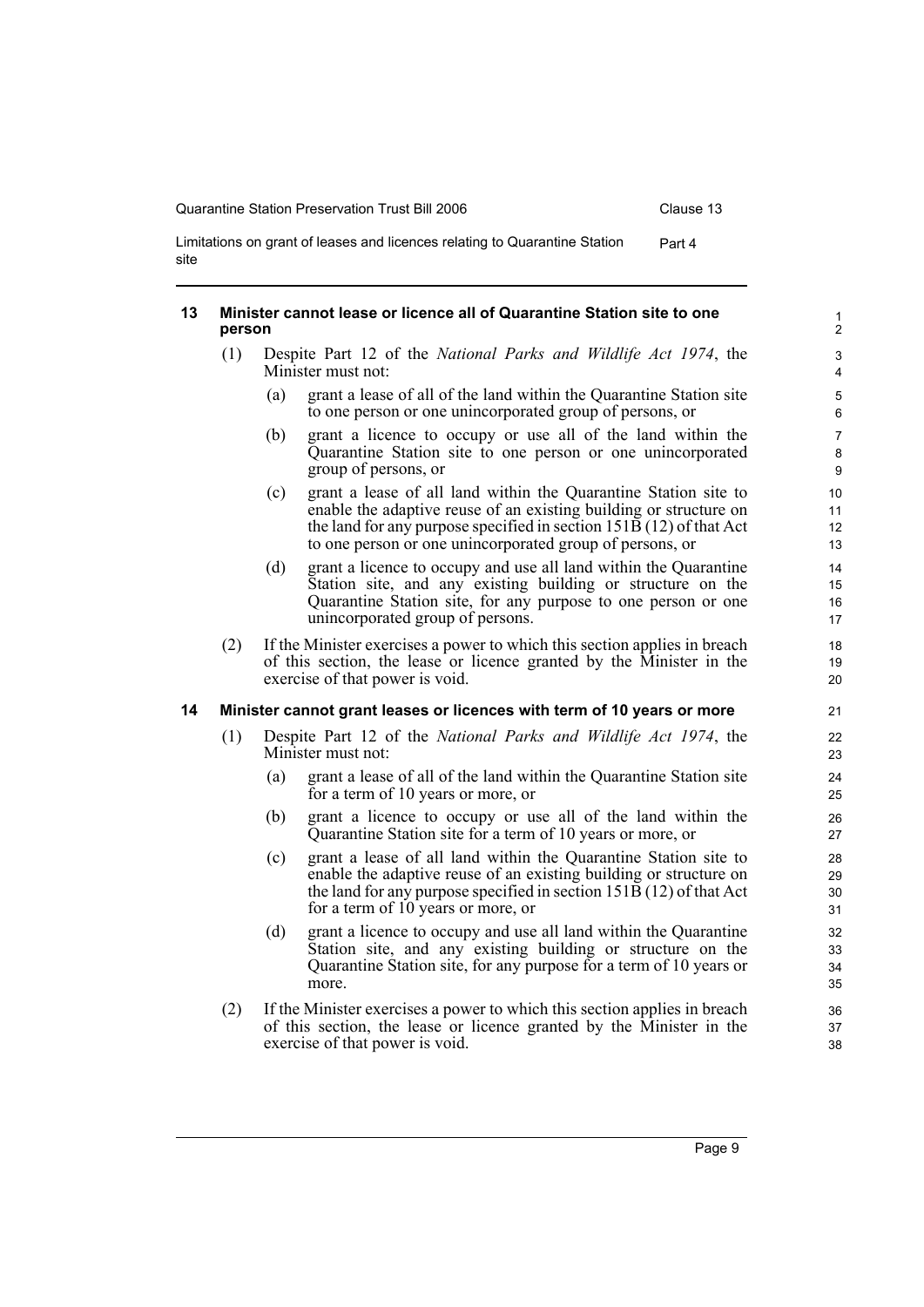#### Clause 15 Quarantine Station Preservation Trust Bill 2006

Part 5 **Administration** 

<span id="page-15-0"></span>

| Part 5<br><b>Administration</b> |  |
|---------------------------------|--|
|---------------------------------|--|

<span id="page-15-2"></span><span id="page-15-1"></span>

| 15 |     | <b>Financial year of the Trust</b>                                                                          |
|----|-----|-------------------------------------------------------------------------------------------------------------|
|    |     | The financial year of the Trust is the year commencing 1 July.                                              |
| 16 |     | <b>Committees</b>                                                                                           |
|    | (1) | The Trust may establish committees to assist it in connection with the<br>exercise of any of its functions. |
|    | (2) | It does not matter that any or all of the members of a committee are not<br>members of the Trust.           |

(3) The procedure for the calling of meetings of a committee and for the conduct of business at those meetings is, subject to the regulations, to be as determined by the Trust or (subject to any determination of the Trust) by the committee.

1

2 3

#### <span id="page-15-3"></span>**17 Staff of the Trust**

For the purposes of this Act any persons as may be necessary to enable the Trust to exercise its functions may be employed under Chapter 1A of the *Public Sector Employment and Management Act 2002*.

## <span id="page-15-4"></span>**18 Delegation by the Trust**

- (1) The Trust may delegate to a member, a committee of the Trust or any officer of the Trust the exercise of any of its functions, other than this power of delegation.
- (2) The person may sub-delegate the exercise of a delegated function to another person if the first-mentioned person is authorised in writing to delegate the function to that person by the Trust.

Page 10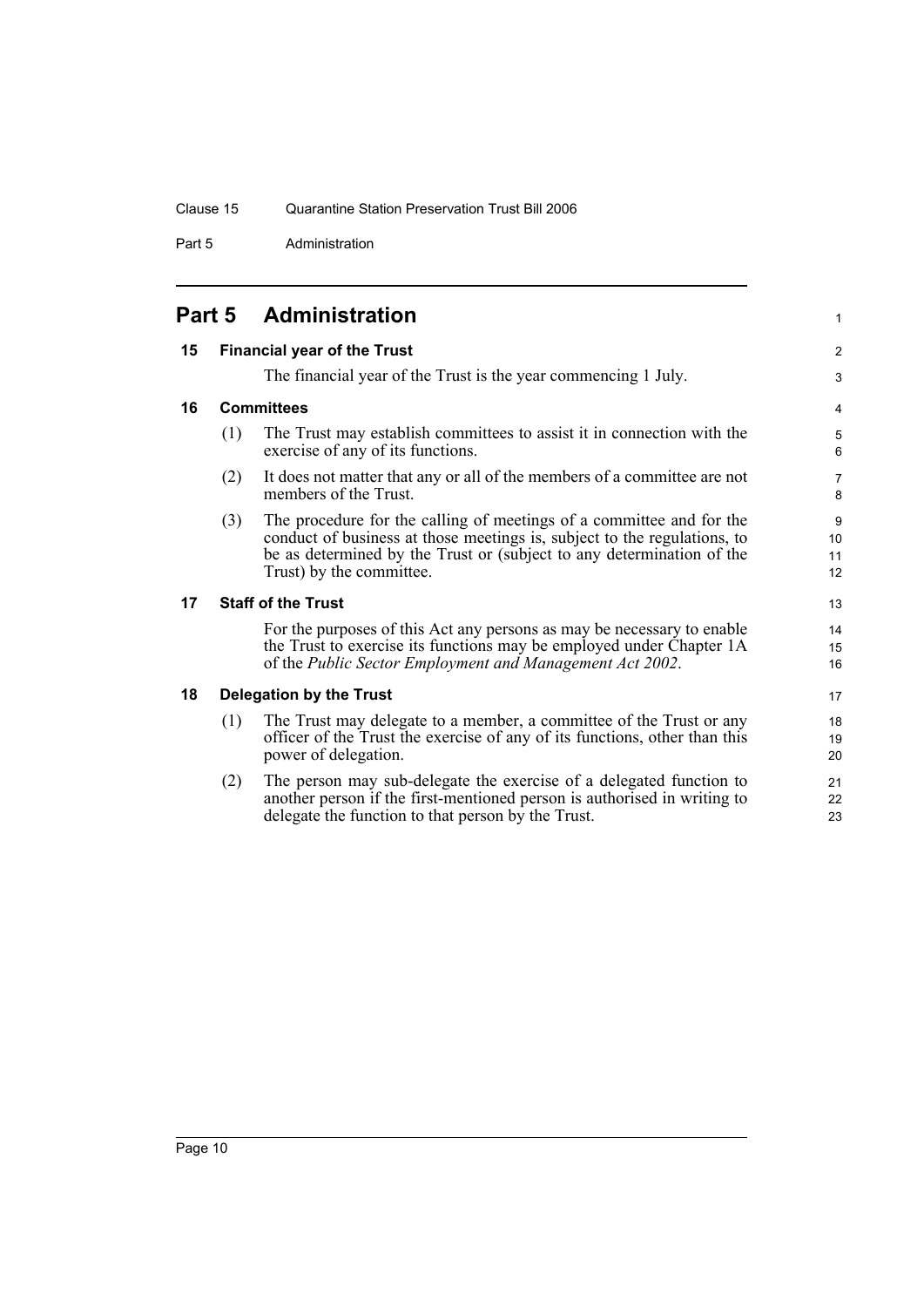Quarantine Station Preservation Trust Bill 2006 Clause 19

Miscellaneous **Part 6** 

1

# <span id="page-16-0"></span>**Part 6 Miscellaneous**

#### <span id="page-16-1"></span>**19 Regulations**

The Governor may make regulations, not inconsistent with this Act, for or with respect to any matter that by this Act is required or permitted to be prescribed or that is necessary or convenient to be prescribed for carrying out or giving effect to this Act and, in particular, for or with respect to:

- (a) the meetings of the Trust, and (b) the committees of the Trust, and
- (c) the use and custody of the seal of the Trust.

#### <span id="page-16-2"></span>**20 Savings and transitional regulations**

- (1) The regulations may contain provisions of a savings or transitional nature consequent on the enactment of this Act.
- (2) Any such provision may, if the regulations so provide, take effect from the date of assent to this Act or a later date.
- (3) To the extent to which any such provision takes effect from a date that is earlier than the date of its publication in the Gazette, the provision does not operate so as:
	- (a) to affect, in a manner prejudicial to any person (other than the State or an authority of the State), the rights of that person existing before the date of its publication, or
	- (b) to impose liabilities on any person (other than the State or an authority of the State) in respect of anything done or omitted to be done before the date of its publication.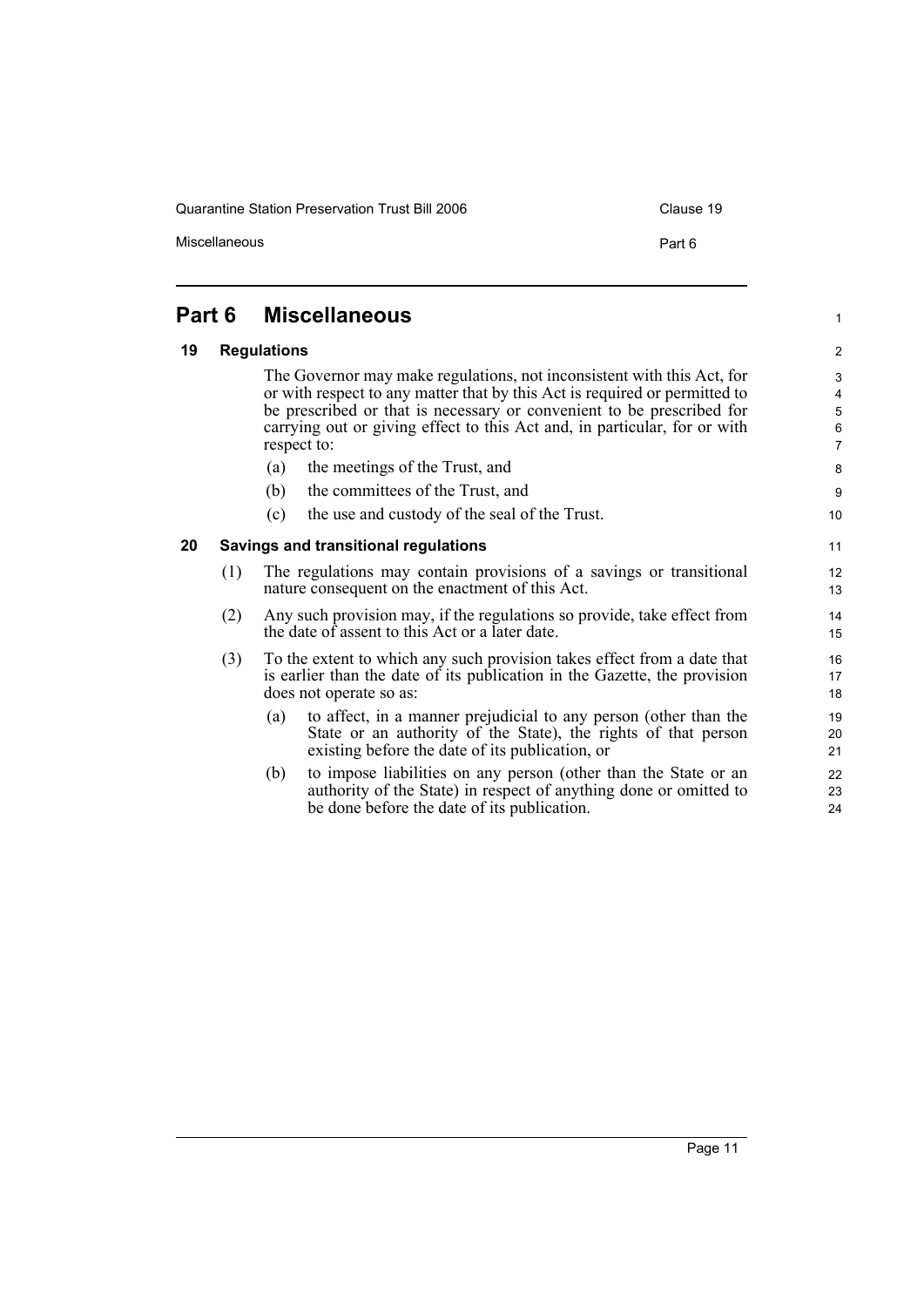Schedule 1 Quarantine Station site

# <span id="page-17-0"></span>**Schedule 1 Quarantine Station site**

(Section 3)

1

Portion 2763 comprising Parkhill, Spring Cove and Quarantine Station South precincts (but excluding that part of portion 2763 east and north of the southern stone wall extending to the Old Man's Hat), and portion 2765 comprising Quarantine Station Core Precinct, in the Parish of Manly Cove, County of Cumberland.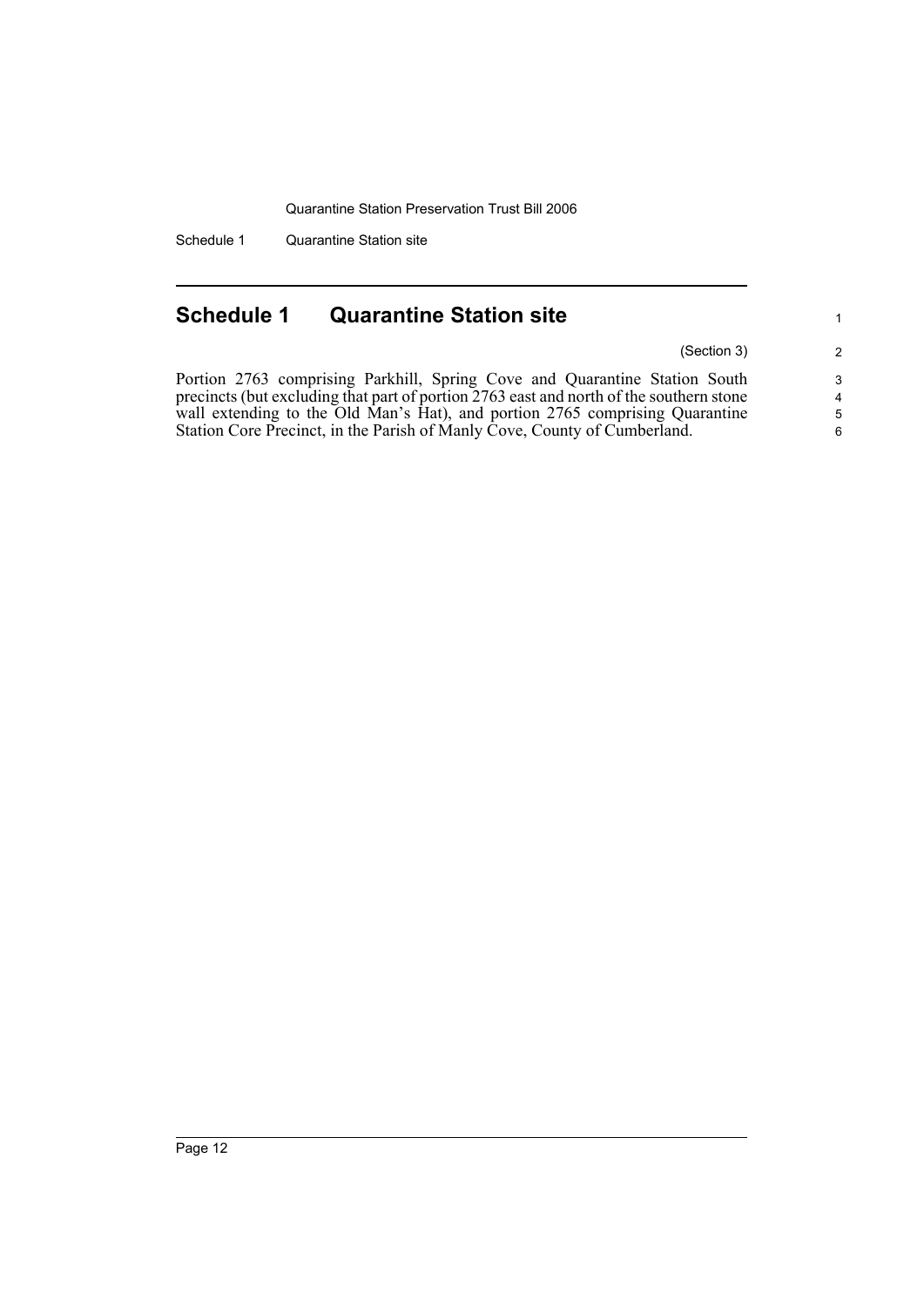Provisions relating to the members **Schedule 2** Schedule 2

<span id="page-18-0"></span>

|              | <b>Schedule 2</b> |                       | Provisions relating to the members                                                                                                                                                                                                                                                  | 1                    |
|--------------|-------------------|-----------------------|-------------------------------------------------------------------------------------------------------------------------------------------------------------------------------------------------------------------------------------------------------------------------------------|----------------------|
|              |                   |                       | (Section 5 (3))                                                                                                                                                                                                                                                                     | $\overline{2}$       |
| 1            |                   |                       | <b>Chairperson of the Trust</b>                                                                                                                                                                                                                                                     | 3                    |
|              | (1)               |                       | One of the members is to be appointed as Chairperson of the Trust by<br>the relevant instrument of appointment as a member or by another<br>instrument executed by the Minister.                                                                                                    | 4<br>5<br>6          |
|              | (2)               |                       | The Minister may remove a member from the office of Chairperson.                                                                                                                                                                                                                    | $\overline{7}$       |
|              | (3)               |                       | The Chairperson is taken to have vacated the office of Chairperson if the<br>Chairperson:                                                                                                                                                                                           | 8<br>9               |
|              |                   | (a)                   | is removed from that office by the Minister under subclause (2),<br>or                                                                                                                                                                                                              | 10<br>11             |
|              |                   | (b)                   | resigns that office by instrument in writing addressed to the<br>Minister, or                                                                                                                                                                                                       | 12<br>13             |
|              |                   | (c)                   | ceases to be a member.                                                                                                                                                                                                                                                              | 14                   |
| $\mathbf{2}$ |                   |                       | <b>Acting members and acting Chairperson</b>                                                                                                                                                                                                                                        | 15                   |
|              | (1)               |                       | The Minister may, from time to time, appoint a person to act in the<br>office of a member during the illness or absence of the member, and the<br>person, while so acting, has and may exercise all the functions of the<br>member and is taken to be a member.                     | 16<br>17<br>18<br>19 |
|              | (2)               |                       | The Minister may, from time to time, appoint a member to act in the<br>office of Chairperson during the illness or absence of the Chairperson,<br>and the member, while so acting, has and may exercise all the functions<br>of the Chairperson and is taken to be the Chairperson. | 20<br>21<br>22<br>23 |
|              | (3)               |                       | The Minister may remove any person from any office to which the<br>person was appointed under this clause.                                                                                                                                                                          | 24<br>25             |
|              | (4)               |                       | A person while acting in the office of a member is entitled to be paid<br>such remuneration (including travelling and subsistence allowances) as<br>the Minister may from time to time determine in respect of the person.                                                          | 26<br>27<br>28       |
|              | (5)               |                       | For the purposes of this clause, a vacancy in the office of a member or<br>the Chairperson is taken to be an absence from office of the member or<br>Chairperson, as the case may be.                                                                                               | 29<br>30<br>31       |
| 3            |                   | <b>Term of office</b> |                                                                                                                                                                                                                                                                                     | 32                   |
|              |                   |                       | Subject to this Schedule, a member holds office for such period, not<br>exceeding 4 years, as may be specified in the instrument of appointment<br>of the member, but is eligible (if otherwise qualified) for<br>re-appointment.                                                   | 33<br>34<br>35<br>36 |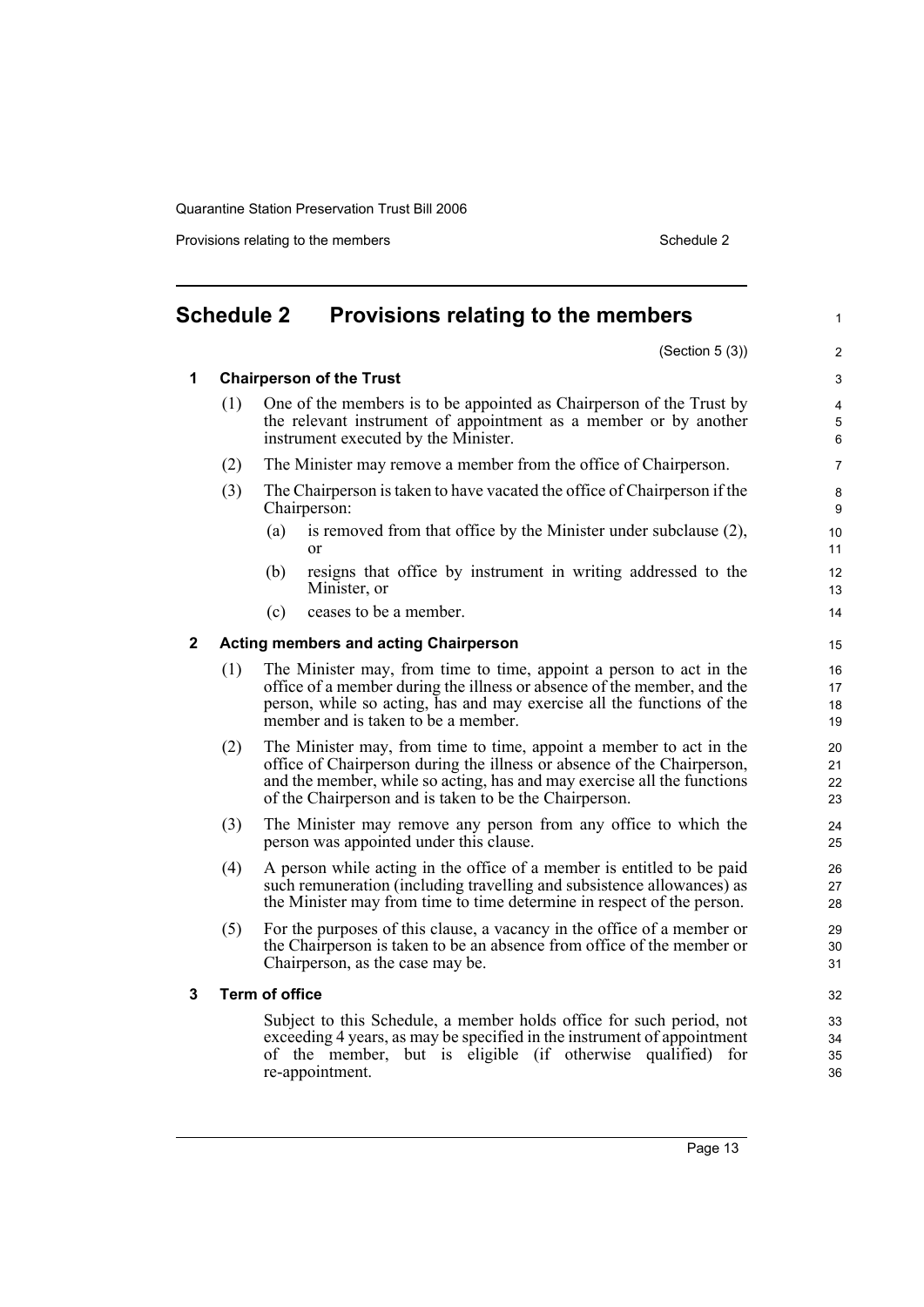Schedule 2 Provisions relating to the members

| 4 |     | Remuneration |                                                                                                                                                                                                                                                                                      | $\mathbf{1}$                                     |
|---|-----|--------------|--------------------------------------------------------------------------------------------------------------------------------------------------------------------------------------------------------------------------------------------------------------------------------------|--------------------------------------------------|
|   | (1) |              | A member is entitled to be paid such remuneration (including travelling<br>and subsistence allowances) as the Minister may from time to time<br>determine in respect of the member.                                                                                                  | $\overline{2}$<br>$\ensuremath{\mathsf{3}}$<br>4 |
|   | (2) |              | In this clause:<br><i>member</i> includes any member of a committee of the Trust.                                                                                                                                                                                                    | 5<br>6                                           |
| 5 |     |              | <b>Casual vacancies</b>                                                                                                                                                                                                                                                              | 7                                                |
|   | (1) |              | The office of a member becomes vacant if the member:                                                                                                                                                                                                                                 | 8                                                |
|   |     | (a)          | dies, or                                                                                                                                                                                                                                                                             | 9                                                |
|   |     | (b)          | completes a term of office and is not re-appointed, or                                                                                                                                                                                                                               | 10                                               |
|   |     | (c)          | resigns the office by instrument in writing addressed to the<br>Minister, or                                                                                                                                                                                                         | 11<br>12                                         |
|   |     | (d)          | is removed from office by the Minister under this clause, or                                                                                                                                                                                                                         | 13                                               |
|   |     | (e)          | is absent from 3 consecutive meetings of the Trust of which<br>reasonable notice has been given to the member personally or by<br>post, except on leave granted by the Minister or unless the<br>member is excused by the Minister for having been absent from<br>those meetings, or | 14<br>15<br>16<br>17<br>18                       |
|   |     | (f)          | becomes bankrupt, applies to take the benefit of any law for the<br>relief of bankrupt or insolvent debtors, compounds with his or her<br>creditors or makes an assignment of his or her remuneration for<br>their benefit, or                                                       | 19<br>20<br>21<br>22                             |
|   |     | (g)          | becomes a mentally incapacitated person, or                                                                                                                                                                                                                                          | 23                                               |
|   |     | (h)          | is convicted in New South Wales of an offence that is punishable<br>by imprisonment for 12 months or more or is convicted<br>elsewhere than in New South Wales of an offence that, if<br>committed in New South Wales, would be an offence so<br>punishable.                         | 24<br>25<br>26<br>27<br>28                       |
|   | (2) |              | The Minister may at any time remove a member from office.                                                                                                                                                                                                                            | 29                                               |
|   | (3) | 7.           | Without limiting the generality of subclause (2), the Minister may<br>remove from office a member who contravenes the provisions of clause                                                                                                                                           | 30<br>31<br>32                                   |
| 6 |     |              | Filling of vacancy in office of member                                                                                                                                                                                                                                               | 33                                               |
|   |     |              | If the office of any member becomes vacant, a person is, subject to this<br>Act, to be appointed to fill the vacancy.                                                                                                                                                                | 34<br>35                                         |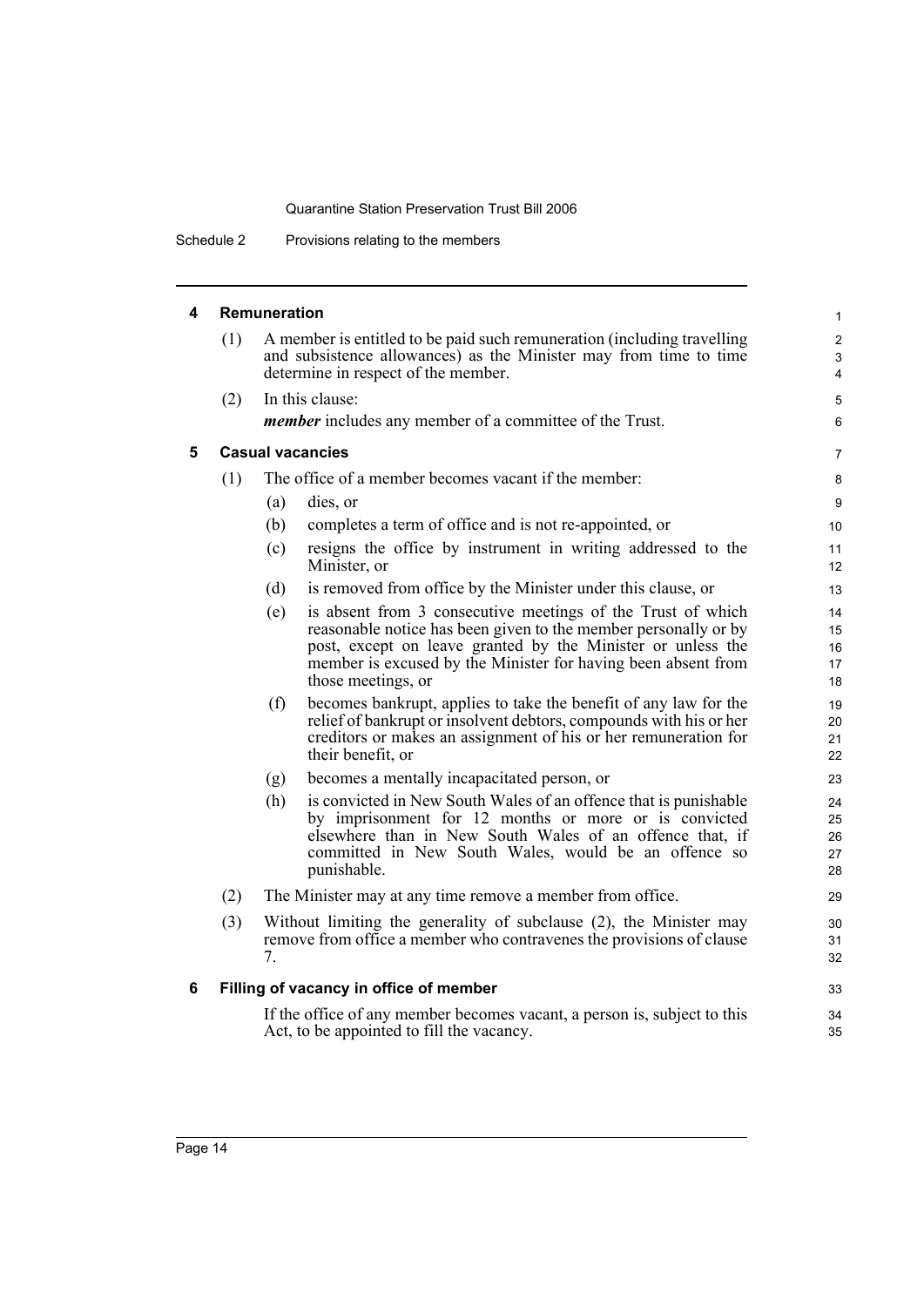Provisions relating to the members **Schedule 2** Schedule 2

| 7 |     | <b>Disclosure of pecuniary interests</b>                                                                                                                                                                                                                 | $\mathbf{1}$             |
|---|-----|----------------------------------------------------------------------------------------------------------------------------------------------------------------------------------------------------------------------------------------------------------|--------------------------|
|   | (1) | If:                                                                                                                                                                                                                                                      | $\overline{2}$           |
|   |     | a member has a direct or indirect pecuniary interest in a matter<br>(a)<br>being considered or about to be considered at a meeting of the<br>Trust, and                                                                                                  | 3<br>4<br>5              |
|   |     | (b)<br>the interest appears to raise a conflict with the proper<br>performance of the member's duties in relation to the<br>consideration of the matter,                                                                                                 | 6<br>$\overline{7}$<br>8 |
|   |     | the member must, as soon as possible after the relevant facts have come<br>to the member's knowledge, disclose the nature of the interest at a<br>meeting of the Trust.                                                                                  | 9<br>10<br>11            |
|   | (2) | A disclosure by a member at a meeting of the Trust that the member:                                                                                                                                                                                      | 12                       |
|   |     | is a member, or is in the employment, of a specified company or<br>(a)<br>other body, or                                                                                                                                                                 | 13<br>14                 |
|   |     | is a partner, or is in the employment, of a specified person, or<br>(b)                                                                                                                                                                                  | 15                       |
|   |     | has some other specified interest relating to a specified company<br>(c)<br>or other body or to a specified person,                                                                                                                                      | 16<br>17                 |
|   |     | is a sufficient disclosure of the nature of the interest in any matter<br>relating to that company or other body or to that person that may arise<br>after the date of the disclosure and that is required to be disclosed under<br>subclause (1).       | 18<br>19<br>20<br>21     |
|   | (3) | Particulars of any disclosure made under this clause must be recorded<br>by the Trust in a book kept for the purpose and that book must be open<br>at all reasonable hours to inspection by any person on payment of the<br>fee determined by the Trust. | 22<br>23<br>24<br>25     |
|   | (4) | After a member has disclosed the nature of an interest in any matter, the<br>member must not, unless the Minister otherwise determines:                                                                                                                  | 26<br>27                 |
|   |     | be present during any deliberation of the Trust with respect to the<br>(a)<br>matter, or                                                                                                                                                                 | 28<br>29                 |
|   |     | (b)<br>take part in any decision of the Trust with respect to the matter.                                                                                                                                                                                | 30                       |
|   | (5) | A contravention of this clause does not invalidate any decision of the<br>Trust.                                                                                                                                                                         | 31<br>32                 |
|   | (6) | A reference in this clause to a meeting of the Trust includes a reference<br>to a meeting of a committee of the Trust.                                                                                                                                   | 33<br>34                 |
| 8 |     | <b>Effect of certain other Acts</b>                                                                                                                                                                                                                      | 35                       |
|   | (1) | Chapter 1A of the Public Sector Employment and Management Act<br>$200\overline{2}$ does not apply to or in respect of the appointment of a member.                                                                                                       | 36<br>37                 |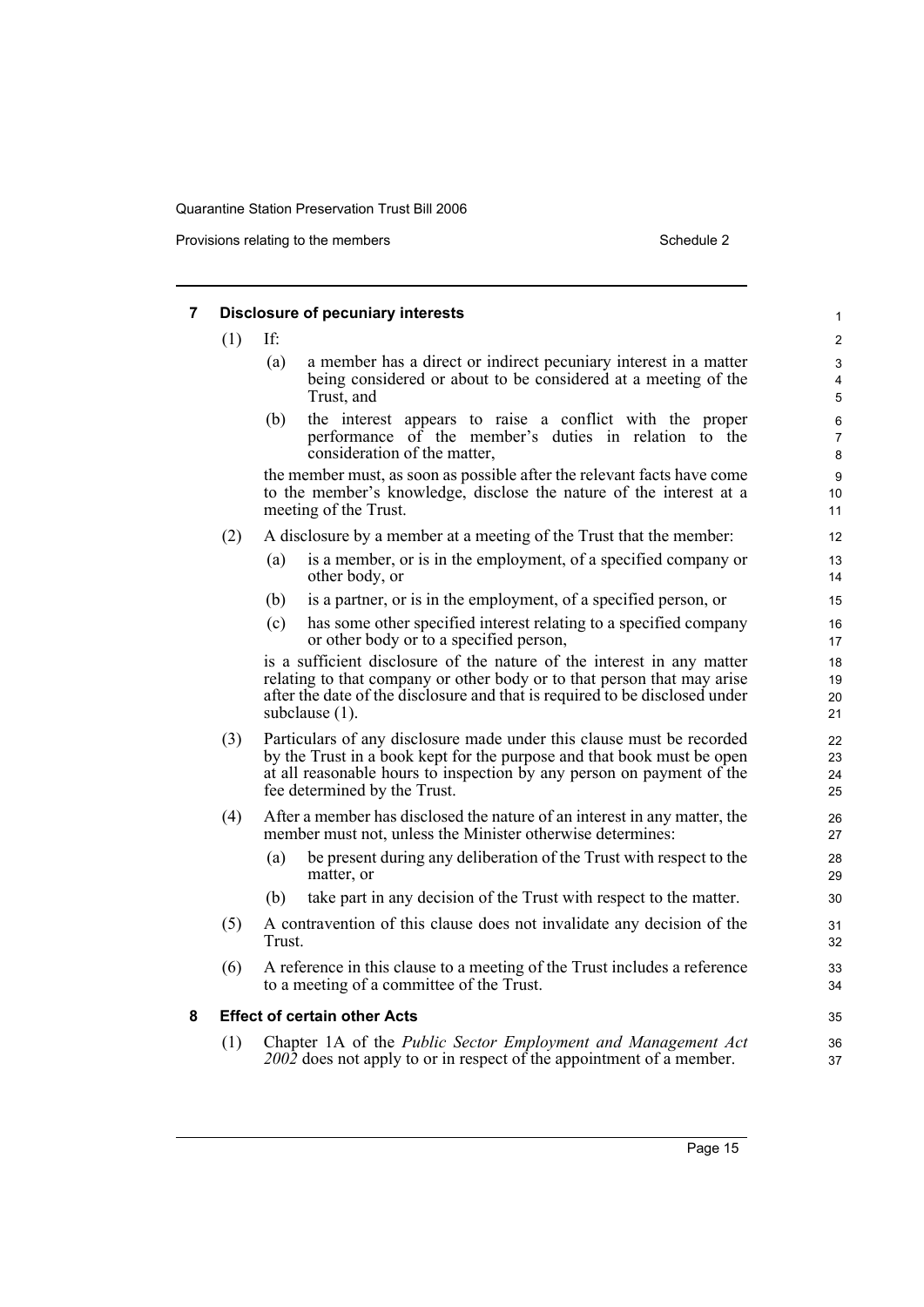| (2) | If by or under any Act provision is made: |  |  |
|-----|-------------------------------------------|--|--|
|     |                                           |  |  |

| (a) | requiring a person who is the holder of a specified office to        |  |
|-----|----------------------------------------------------------------------|--|
|     | devote the whole of his or her time to the duties of that office, or |  |

(b) prohibiting the person from engaging in employment outside the duties of that office,

the provision does not operate to disqualify the person from holding that office and also the office of a member or from accepting and retaining any remuneration payable to the person under this Act as a member.

#### **9 Liability of members**

No matter or thing done by the Trust, any member or any person acting under the direction of the Trust, if the matter or thing was done in good faith for the purposes of executing this or any other Act, subjects a member or a person so acting personally to any action, liability, claim or demand.

14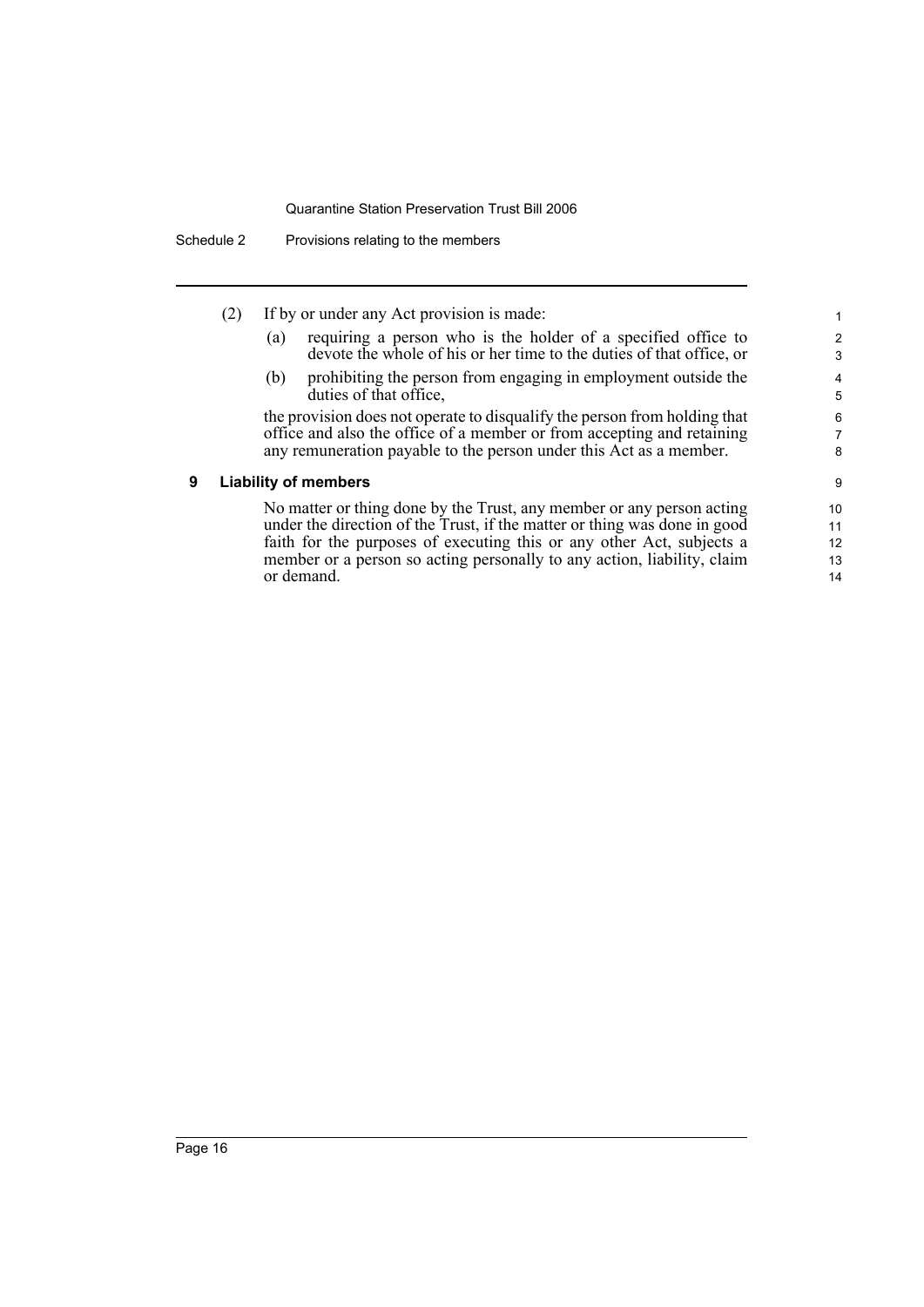Provisions relating to the procedure of the Trust Schedule 3

<span id="page-22-0"></span>

| <b>Schedule 3</b> |        | Provisions relating to the procedure of<br>the Trust                                                                                                                                                                                                                                              | $\mathbf{1}$<br>$\overline{2}$ |
|-------------------|--------|---------------------------------------------------------------------------------------------------------------------------------------------------------------------------------------------------------------------------------------------------------------------------------------------------|--------------------------------|
|                   |        | (Section $5(4)$ )                                                                                                                                                                                                                                                                                 | 3                              |
| 1                 |        | <b>General procedure</b>                                                                                                                                                                                                                                                                          | 4                              |
|                   |        | The procedure for the calling of meetings of the Trust and for the<br>conduct of business at those meetings is, subject to this Act and the<br>regulations, to be as determined by the Trust.                                                                                                     | 5<br>6<br>$\overline{7}$       |
| $\mathbf{2}$      | Quorum |                                                                                                                                                                                                                                                                                                   | 8                              |
|                   |        | The quorum for a meeting of the Trust is a majority of members for the<br>time being.                                                                                                                                                                                                             | 9<br>10 <sup>°</sup>           |
| 3                 |        | <b>Presiding member</b>                                                                                                                                                                                                                                                                           | 11                             |
|                   | (1)    | The Chairperson (or, in the absence of the Chairperson, another member<br>elected to chair the meeting by the members present) is to preside at a<br>meeting of the Trust.                                                                                                                        | 12 <sup>2</sup><br>13<br>14    |
|                   | (2)    | The presiding member has a deliberative vote and, in the event of an<br>equality of votes, has a second or casting vote.                                                                                                                                                                          | 15<br>16                       |
| 4                 | Voting |                                                                                                                                                                                                                                                                                                   | 17                             |
|                   |        | A decision supported by a majority of the votes cast at a meeting of the<br>Trust at which a quorum is present is the decision of the Trust.                                                                                                                                                      | 18<br>19                       |
| 5                 |        | Transaction of business outside meetings or by telephone                                                                                                                                                                                                                                          | 20                             |
|                   | (1)    | The Trust may, if it thinks fit, transact any of its business by the<br>circulation of papers among all the members of the Trust for the time<br>being, and a resolution in writing approved in writing by a majority of<br>those members is taken to be a decision of the Trust.                 | 21<br>22<br>23<br>24           |
|                   | (2)    | The Trust may, if it thinks fit, transact any of its business at a meeting<br>at which members (or some members) participate by telephone,<br>closed-circuit television or other means, but only if any member who<br>speaks on a matter before the meeting can be heard by the other<br>members. | 25<br>26<br>27<br>28<br>29     |
|                   | (3)    | For the purposes of:                                                                                                                                                                                                                                                                              | 30                             |
|                   |        | the approval of a resolution under subclause $(1)$ , or<br>(a)                                                                                                                                                                                                                                    | 31                             |
|                   |        | (b)<br>a meeting held in accordance with subclause (2),                                                                                                                                                                                                                                           | 32                             |
|                   |        | the Chairperson and each member have the same voting rights as they<br>have at an ordinary meeting of the Trust.                                                                                                                                                                                  | 33<br>34                       |